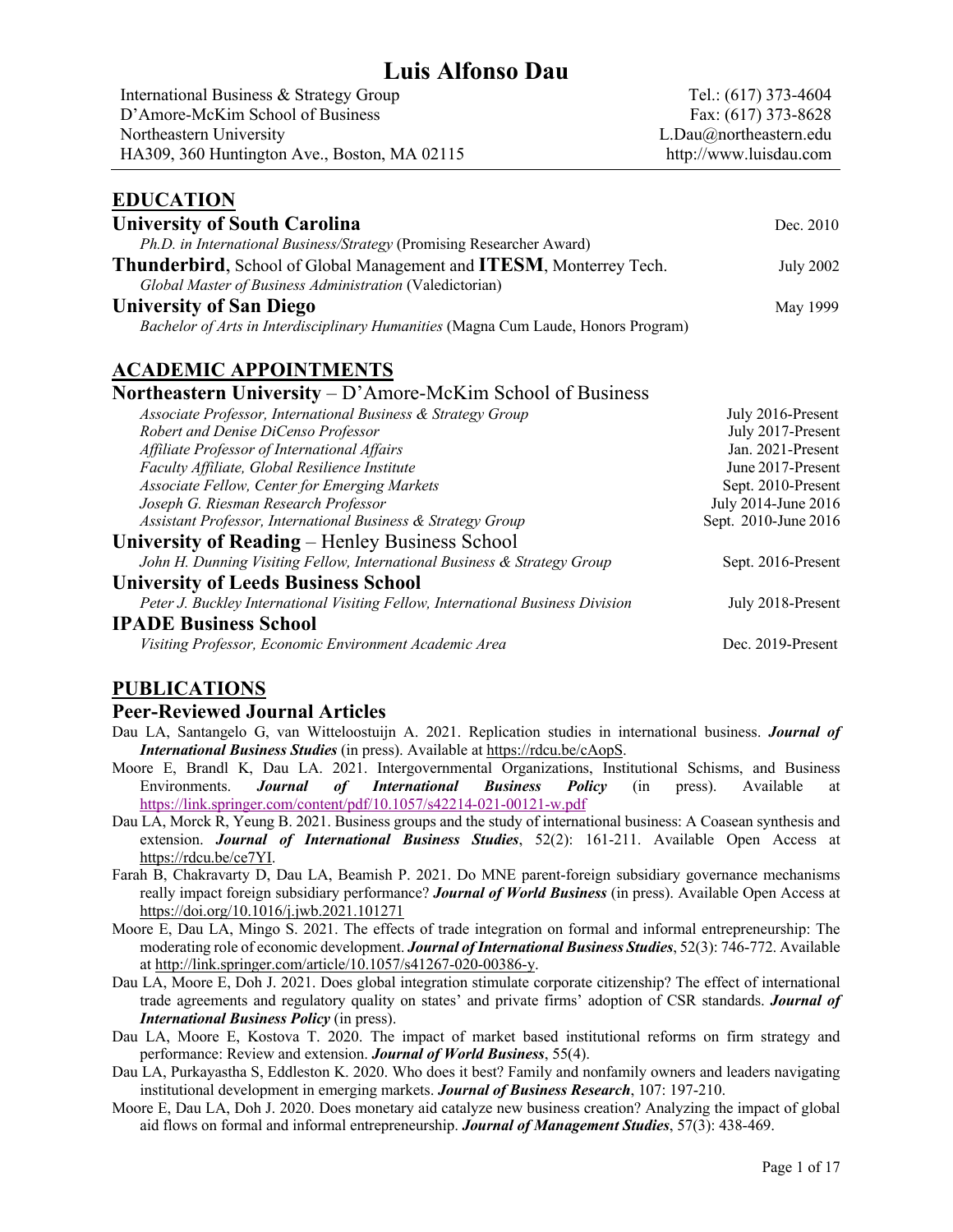- Dau LA, Moore E, Newburry W. 2020. The grass is always greener: The impact of home and host country CSR reputation on firm internationalization. *Journal of International Business Policy*, 3: 154-182.
- Abrahms M, Dau LA, Moore E. 2019. Terrorism and corporate social responsibility: Testing the impact of attacks on CSR behavior. *Journal of International Business Policy*, 2(3): 237-257. Available at https://rdcu.be/bM8hx. (Authors are listed alphabetically).
- Mingo S, Morales F, Dau LA. 2018. The impact of regional networks on private equity investments in emerging markets: The interplay between networks, culture, and geography. *Journal of International Business Studies***,** 49(3): 371-386.
- Dau LA. 2018. Contextualizing international learning: The moderating effects of mode of entry and subsidiary networks on the relationship between reforms and profitability. *Journal of World Business*, 53(3): 403-414.
- Li C, Isidor R, Dau LA, Kabst R. 2018. The More the Merrier? Immigrant Concentration and Entrepreneurial Activities. *Entrepreneurship Theory & Practice*, 42(5): 698-733.
- Wesley D, Dau LA. 2017. Complacency and automation bias in the oil industry: The Enbridge pipeline disaster. *Ergonomics in Design*, 25(1): 17-22.
- Dau LA. 2016. Biculturalism, team performance, and cultural-faultline bridges. *Journal of International Management*, 22(1): 48-62.
- Dau LA. 2016. Knowledge will set you free: Enhancing the firm's responsiveness to institutional change. *International Journal of Emerging Markets*, 11(2): 121-147.
- Ayyagari M, Dau LA, Spencer J. 2015. Strategic responses to FDI in emerging markets: Are core members more responsive than peripheral members of business groups? *Academy of Management Journal*, 58(6): 1869-1894. (Authors are listed alphabetically).
- Dau LA, Moore E, Bradley C. 2015. Institutions and international entrepreneurship. *International Business: Research, Teaching, and Practice*, 9(1): 1-20 (Journal of the AIB US Southeast Chapter).
- Dau LA, Cuervo-Cazurra A. 2014. To formalize or not to formalize: Entrepreneurship and pro-market institutions. *Journal of Business Venturing*, 29(5): 668-686.
- Khoury T, Cuervo-Cazurra A, Dau LA. 2014. Institutional outsiders and insiders: The response of domestic and foreign inventors to the quality of intellectual property rights protection. *Global Strategy Journal*, 4(3): 200-220.
- Dau LA. 2013. Learning across geographic space: Pro-market reforms, multinationalization strategy, and profitability. *Journal of International Business Studies*, 44(3): 235-262.
- Dau LA. 2012. Pro-market reforms and developing country multinational corporations. *Global Strategy Journal*, 2(3): 262-276.
- Cuervo-Cazurra A, Dau LA. 2009. Structural reform & firm exports. *Management International Review*, 49(4): 479- 507*.* (Authors are listed alphabetically).
- Cuervo-Cazurra A, Dau LA. 2009. Promarket reforms & firm profitability in developing countries. *Academy of Management Journal*, 52(6): 1348-1368*.* (Authors are listed alphabetically).

#### **Editorially-Reviewed Articles**

- Dau LA, Moore E. 2020. Local Business Recovery and Resilience in New England: Response to COVID-19. *Northeastern University's Global Resilience Institute White Paper Series* (Funded by a grant from US FEMA). Available at https://globalresilience.northeastern.edu/publications-whitepaperseries-covid-19-special-investigation-report-2020-8/.
- Dau LA, Moore E. 2020. A global disruption requires a global response: Policies for building international business resilience for this and future pandemics. *Northeastern University's Global Resilience Institute White Paper*  Series (Funded by a grant from US FEMA). Available at: https://globalresilience.northeastern.edu/whitepaperseries-covid-19special-investigation-report-2020-11/.

### **Peer-Reviewed Conference Proceedings**

- Farah BE, Beamish PW, Dau LA. 2016. Do MNE parent-foreign subsidiary governance mechanisms really impact foreign subsidiary performance? In J. Humphreys (Ed.), *Academy of Management Best Paper Proceedings*.
- Dau LA. 2011. Reforms, multinationalization, and profitability. In L. Toombs (Ed.), *Academy of Management Best Paper Proceedings*.
- Cuervo-Cazurra A, Dau LA. 2009. Multinationalization in response to reforms. In G. Solomon (Ed.), *Academy of Management Best Paper Proceedings.* (Authors are listed alphabetically).
- Ayyagari M, Dau LA, Spencer J. 2009. The strategic response of business group affiliates in emerging markets to increased inward FDI. In G. Solomon (Ed.), *Academy of Management Best Paper Proceedings.* (Authors are listed alphabetically).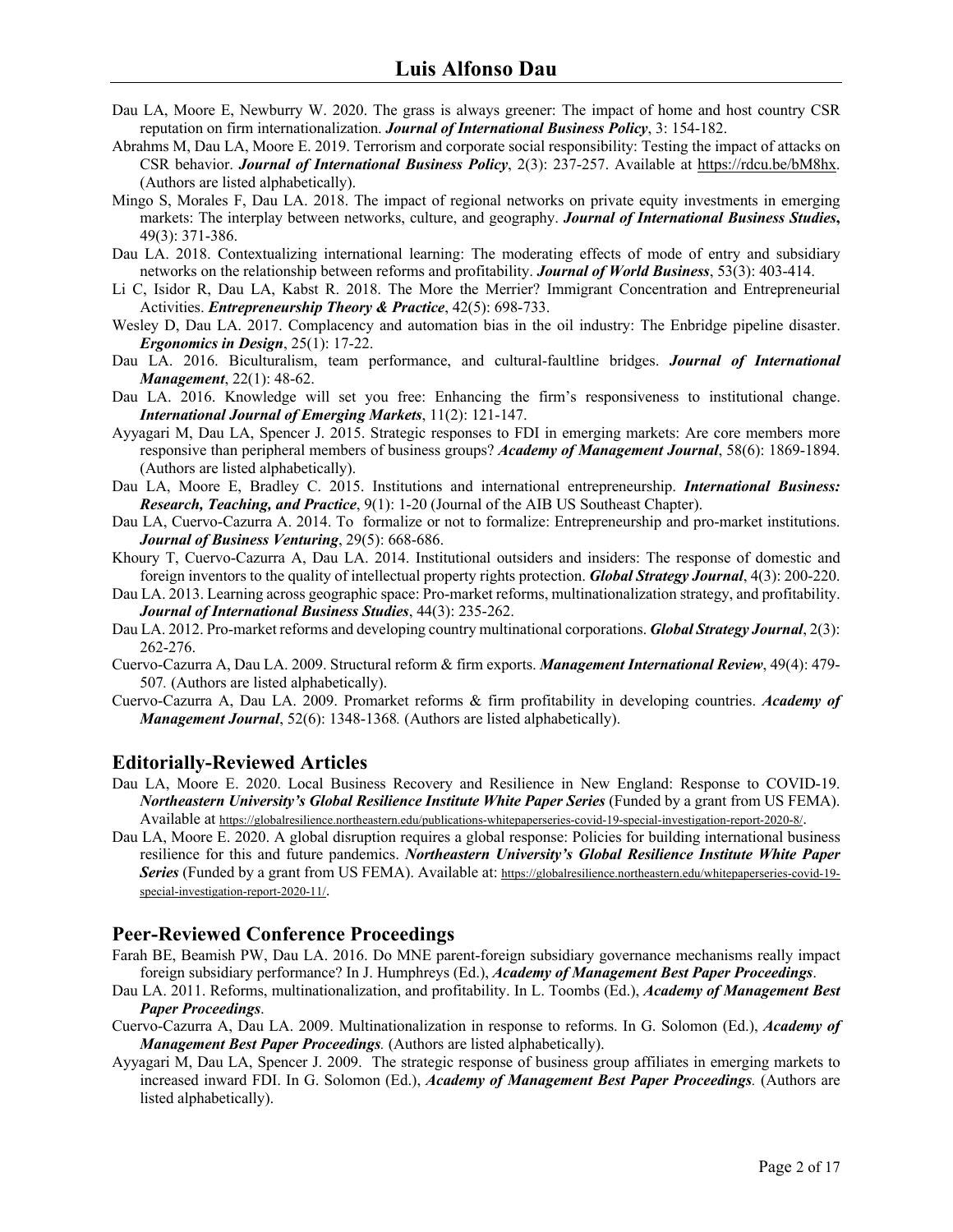## **Book Chapters**

- Dau LA, Morck R, Yeung B. 2021. Corporate governance versus business group governance, Part 1: The low-income trap. In Sogner K, Colli A. (Eds.), *The Emergence of Corporate Governance: People, Power, and Performance*, pp. 103-120. Routledge Publishing (ISBN 978-0-367-44334-4).
- Dau LA, Morck R, Yeung B. 2021. Corporate governance versus business group governance, Part 2: The middleincome trap. In Sogner K, Colli A. (Eds.), *The Emergence of Corporate Governance: People, Power, and Performance*, pp. 121-134. Routledge Publishing (ISBN 978-0-367-44334-4).
- Abrahms M, Dau LA, Moore E. 2021. How does terrorism change the business landscape for firms? A new framework for analysis. In Naidoo V, Verma R (Eds.), *Contemporary Challenges for Agile Project Management*, pp. 267- 293. IGI Global. (Authors are listed alphabetically). (ISBN 978-1-799-87872-8).
- Moore E, Brandl K, Dau LA. 2021. IGOs and entrepreneurship: Understanding the impact of policy compliance on formal and informal entrepreneurial activity. In Batas S, Kuivalainen O, Sinkovics R. (Eds.), *Megatrends in International Business.* Palgrave Macmillan (forthcoming).
- Puffer S, Wesley D, Dau LA, Moore E. 2020. The 4 Cs of MNE strategic responses to global governance. In Osland JS, Reiche BS, Szkudlarek B, Mendenhall ME. *Advances in Global Leadership*, Volume 13, pp. 85-104. Emerald Group (ISBN: 978-1-839-09593-1).
- Puffer S, Wesley D, Dau LA, Moore E. 2020. Responsible global leadership in downstream and upstream supply chains. In Mendenhall ME, Zilinskaite M, Stahl GK, Clapp-Smith R, (Eds.), *Responsible Global Leadership: Dilemmas, Paradoxes, and Opportunities*, pp. 80-100. Routledge Publishing (ISBN 978-1-138-04934-5).
- Wesley D., Dau, LA, Moore E. 2019. Nestle Thailand: Combating forced labor in the global supply chain. In O. Osuji, F. Ngwu, D. Jamali (Eds.), *Corporate Social Responsibility in Developing and Emerging Markets – Institutions, Actors and Sustainable Development*, pp. 232-257. Cambridge University Press (ISBN 978-1-108-57936-0).
- Dau LA, Moore E, Robson MA. 2019. Strategic collaboration within competitive industries: Private sector intelligence. In T.K. Das (Ed.), *Managing Interpartner Risks in Strategic Alliances*, pp. 239-256*.* Information Age Publishing (ISBN 978-1-641-13908-3).
- Moore E, Brandl K, Dau LA. 2019. Institutional schisms in Argentina: The impact of intergovernmental organizations on country institutional environments. In R. van Tulder, A. Verbeke, B. Jankowska (Eds.), *International Business in a VUCA World: The Changing Role of States and Firms*, pp. 89-102. Emerald Group. (ISBN 978- 1-838-67256-0).
- Dau LA, Moore E, Petrich K, Abrahms M. 2019. Terrorism and resilience: How family businesses respond to terrorist activity. In D. Nguyen, S. Boubaker (Eds.), *Handbook of Global Financial Markets*, pp. 647-668. World Scientific Publishing. (ISBN 978-981-3236-64-6).
- Dau LA, Moore E, Figgins JA, Martínez-Rincón J. 2019. Developing institutions for the new space race: Examining the privatization of space exploration and its implications for international business. In B. Christiansen (Ed.), *International Firms' Economic Nationalism and Trade Policies in the Globalization Era*, pp. 99-115. IGI Global (ISBN 978-1-522-57561-0).
- Dau LA, Moore E, Barreto A. 2019. Economic nationalism and international business. In B. Christiansen (Ed.), *International Firms' Economic Nationalism and Trade Policies in the Globalization Era*, pp. 1-15. IGI Global (ISBN 978-1-522-57561-0).
- Dau LA, Moore E, Bradley C. 2019. Regime Structure, Institutional Stability, and Pro-Market Reforms: Deepening the Interdisciplinary Connection. In W. Newburry, L. Liberman, M. Oliveira (Eds.), *Contemporary Influences on International Business in Latin America: Environmental, Firm and Individual-level Factors*. Palgrave MacMillan (ISBN 978-3-319-98340-0).
- Dau LA, Moore E, Abrahms M. 2018. Global security risks, emerging markets, and firm responses: Assessing the impact of terrorism on firm profitability. In D. Castellani, R. Narula, Q. Nguyen, I. Surdu, J. Walker (Eds.), *Contemporary Issues in International Business: Institutions, Strategy and Performance*. Palgrave MacMillan. (ISBN 978-3-319-70220-9).
- Dau LA, Moore E, Abrahms M. 2018. Female entrepreneurship and international organizations. In Apostolopoulos et al. (Eds). *Entrepreneurship and the Sustainable Development Goals*, pp. 165-183. Emerald Group (ISBN: 978- 1-78756-376-6).
- Dau LA, Moore E, Figgins J, Ault JK. 2017. Firms as policy advocates and institutional framers: Understanding the impact of ethnic and political stratification on BRICS MNEs. In W. Nelson (Ed.), *Advances in Business and Management* (Volume 14), pp. 181-206. Nova Science Publishers. (ISBN: 978-1-53612-616-7).
- Dau LA, Moore E, Soto M, LeBlanc C. 2016. How globalization sparked entrepreneurship in the developing world: The impact of formal economic and political linkages. In B. Christiansen, F. Kasarci (Eds.), *Corporate Espionage, Geopolitics, and Diplomacy Issues in International Business*, pp. 72-91. IGI Global. (ISBN: 978- 1522510314).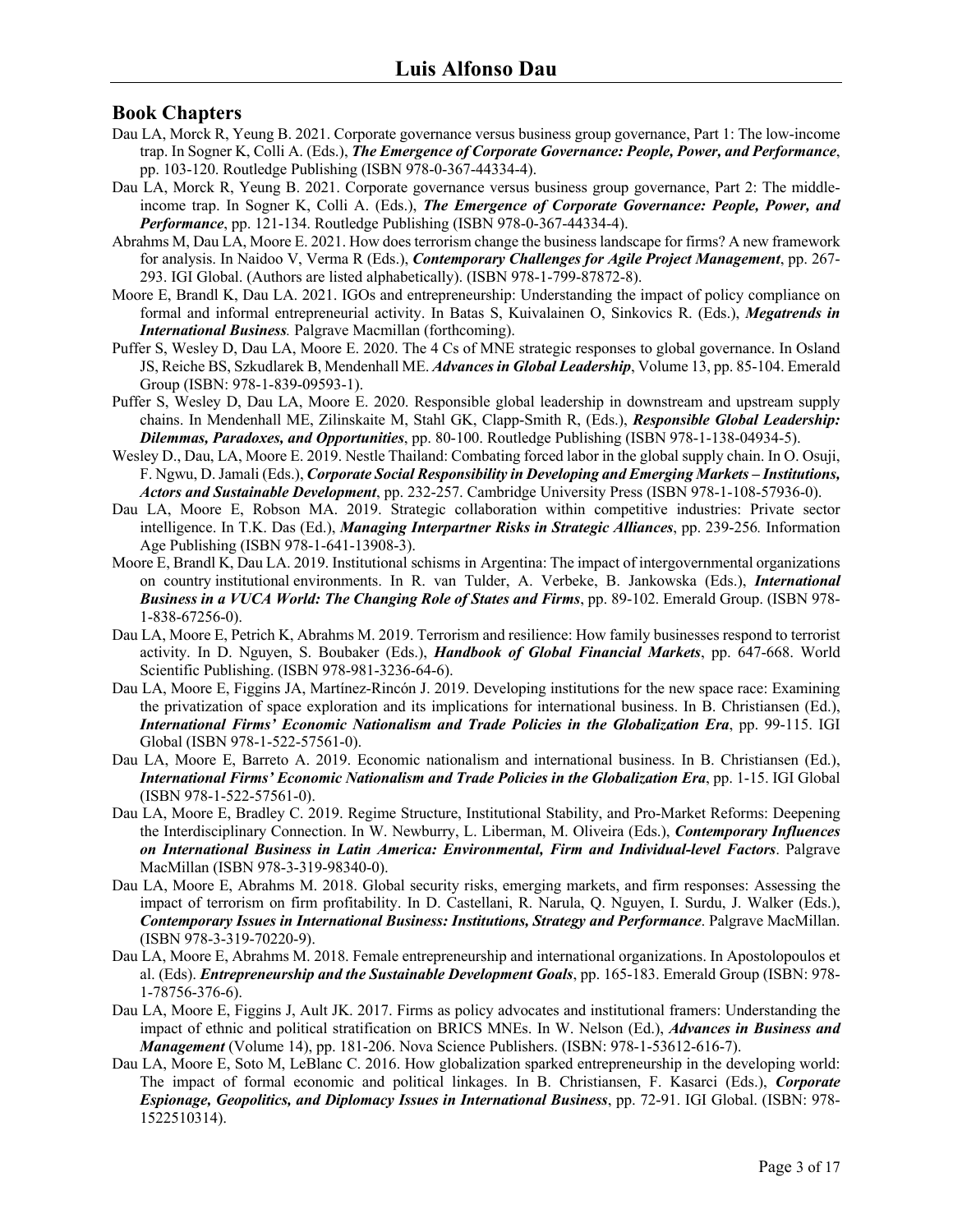- Dau LA, Wesley D. 2016. Overcoming the home field disadvantage: How BRICS firms adapt to market reforms. In R. van Tulder, A. Verbeke, J. Carneiro, M. A. Gonzalez-Perez (Eds.), *Progress in International Business Research, Volume 11: The Challenge of BRIC Multinationals*, pp. 175-193. Emerald Group. (ISBN: 978- 1786353504).
- Dau LA, Moore E, Soto M. 2016. The great recession and emerging market firms: Unpacking the divide between global and national level sustainability expectations. In C. Gurdgiev, L. Leonard, M. A. Gonzalez-Perez (Eds.), *Lessons from the Great Recession: At the Crossroads of Sustainability and Recovery*, pp. 165-187. Emerald Group (ISBN: 978-1785607431).
- Dau LA, Moore E, Soto M. 2016. Informal transnational political actors and emerging markets: Understanding entrepreneurship in a changing normative atmosphere. In A. Walsh (Ed.), *Entrepreneurship and Firm Performance*, pp. 19-41. Nova Science Publishers (ISBN: 978-1634843232).
- Dau LA. 2015. A model of the firm's sources of experiential knowledge in the internationalization process. In V. Taras, M. A. Gonzalez-Perez (Eds.), *The Handbook of Experiential Learning in International Business*, pp. 65-90. Palgrave MacMillan (ISBN: 978-1137467706).

### **Case Studies**

- Wesley D, Dau LA, Roth A. 2019. Cyberattack: The Maersk global supply chain meltdown. Ivey Publishing (Product # 9B19M022).
- Dau LA & Wesley D. 2016. Netflix Inc.: Streaming across borders and into original content (A and B). Ivey Publishing (Products #9B16M118 and #9B16M119).
- Dau LA & Wesley D. 2012. Netflix Inc.: Streaming away from DVDs. Ivey Publishing (Product #9B12M040).
- Dau LA & Cuervo-Cazurra A. 2010. CEMEX: Building global sustainability advantage. In L. Costanzo (Ed.), *Cases in Strategic Management*. McGraw-Hill (ISBN: 978-0077129651).

## **Special Issue Guest Editor**

Dau LA, Chacar A, Lyles M, Li JT. 2022. Informal institutions and international business (with Chacar A, Lyles M, Li JT). Lead guest editor of special issue of *Journal of International Business Studies* (forthcoming).

### **Other**

Dau LA, Morck R, Yeung B. 2021. Corporate Governance, Business Group Governance, and Economic Development Traps. Forum post in *Harvard Law School Forum on Corporate Governance.* Available at https://corpgov.law.harvard.edu/2021/01/25/corporate-governance-business-group-governance-and-economic-developmenttraps/

## **AWARDS, HONORS, AND GRANTS**

### **Academy of Management** (International Management Division)

- Finalist (1 of 4): Best Paper in International Ethics/Social Responsibility/Sustainability, 2017
- Winner: Best Paper in Global Strategy, 2016
- Finalist (1 of 5): Best Paper in International Corporate Governance, 2016
- Winner: Best Paper in Strategy/International Business Theory, 2009
- Finalist (1 of 5): Best Paper, International Management Division, 2009
- Finalist (1 of 4): Best Paper on Emerging Markets, 2009
- 6 Best Reviewer Awards, 2008, 2009, 2011, 2017, 2018, 2021; 1 Outstanding Reviewer Award, 2011

## **Academy of International Business**

- Finalist (1 per track): Best Paper, 2014
- Finalist (1 of 4): Best Dissertation, 2011
- Winner: Best Dissertation Proposal, 2009
- 4 Best Reviewer Awards, 2009, 2010, 2012, 2017

## **Academy of International Business** (Latin America chapter)

- Finalist: Best Paper Award, 2020
- Winner: Best Paper Award, 2019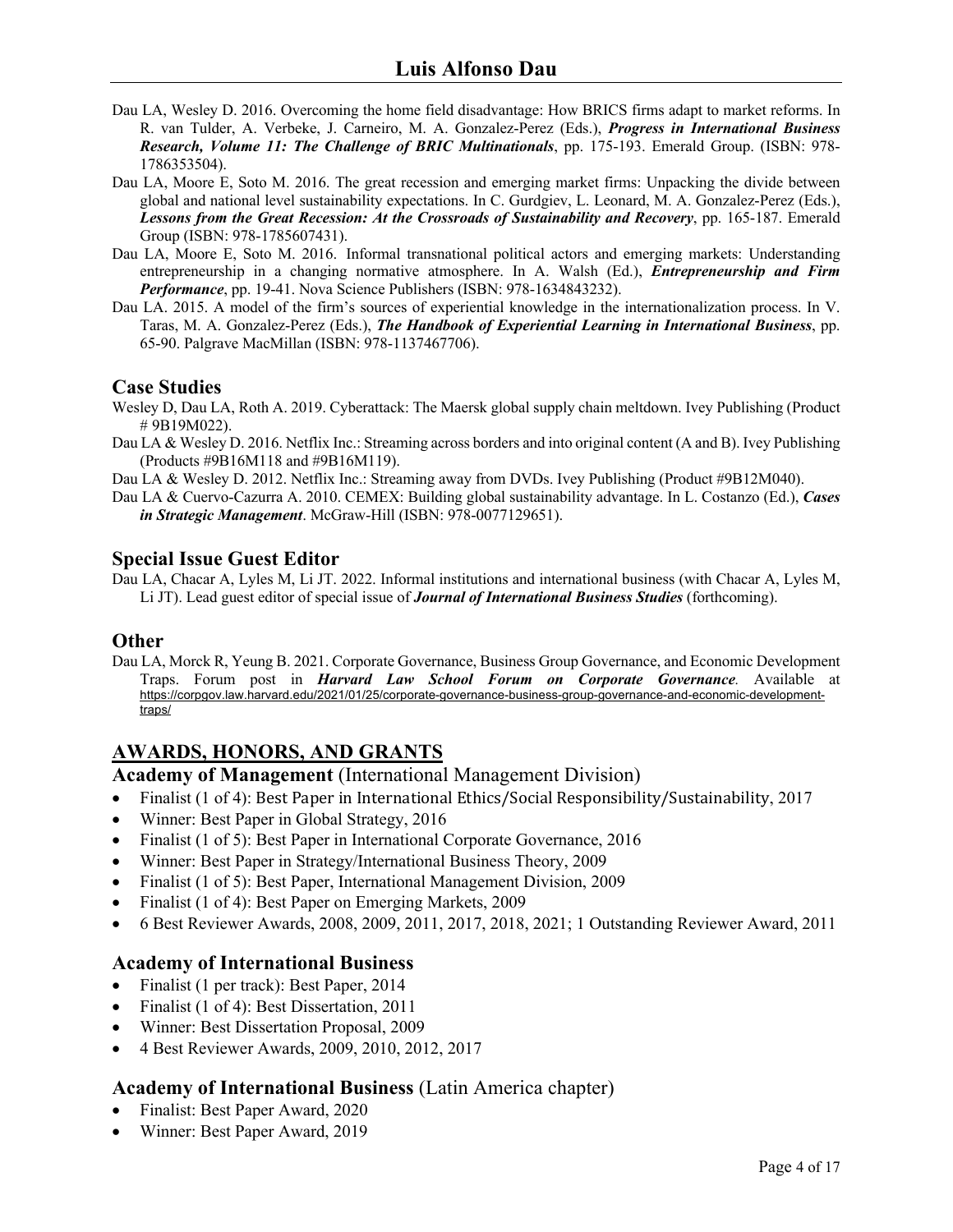- Finalist: Best Paper Award, 2017
- Finalist: Best Paper Award: Best Fit Conference Theme, 2017
- Winner: Best Paper Award, 2013

### **Academy of International Business** (UK & Ireland chapter)

• Finalist: Best Paper by an Early Career Researcher, 2019

### **Strategic Management Society**

- Nominee: Best Conference Paper Prize, 2012. Prague, Czech Republic
- Honorable Mention: Best Conference Proposal. 2011. Rio de Janeiro, Brazil (special conference)
- Doctoral Workshop Fellowship (full conference funding). 2009. Washington, DC
- 2 Best Reviewer Awards, 2019, 2021

### **European International Business Academy**

- Finalist (1 of 3): Best Dissertation. 2011. Bucharest, Romania
- Winner: Best Paper on Emerging Markets. 2009. Valencia, Spain

### **Journal of International Business Studies**

• Best Reviewer Award, 2017

### **Journal of Business Research**

• Outstanding Contribution in Reviewing Award, 2017

### **Ivey Publishing**

• Best Selling Case, 2013-2018. (One of the top selling cases out of over 28,000 cases available)

## **University of Victoria**

• Gustavson Research Overhead Fund research grant, 2021 (\$2,500)

### **Northeastern University** (Academic appointment)

- Tier 1 Grant, Northeastern University, 2021-2022 (\$50,000)
- Global Resilience Institute, Research Grant Funded by US Federal Emergency Management Agency (FEMA), 2020 (approx. \$24,000)
- Global Resilience Institute Cross-College Research Seed-Funding Grant, 2017-2019 (\$75,000)
- Robert and Denise DiCenso Professorship, 2017-2022 (\$45,000)
- Joseph G. Riesman Research Professorship, 2014-2016 (\$4,000 and 4 hours teaching release time)
- 4 Center for Emerging Markets Research Grants, 2011, 2012, 2013, 2017 (\$3000, \$2000, \$4000, \$2000)
- 7 D'Amore-McKim School of Business Summer Research Awards, 2014, 2015, 2016, 2018, 2019, 2020, 2021, 2022 [forthcoming] (average for each approx. \$25,000)
- 6 D'Amore-McKim School of Business, Research Publication Awards, 2013, 2014, 2015, 2017, 2018, 2019, 2021
- 2 Humanities Center Collaborative Research Clusters, 2015, 2017 (\$200, \$2000)
- Finalist: Ronald Copeland Best Paper Award, 2015, 2019
- Nominee: Faculty Programmer of the Year Award, 2017 (nominated by students)

## **University of South Carolina** (Ph.D. studies)

- Dean's Award for Excellence in Graduate Study (university-wide award 4 granted annually)
- Promising Researcher Award (business school-wide award 1 granted annually)
- Graduate School Fellowship (university-wide recruiting award approximately 10 granted annually)
- Darla Moore Fellowship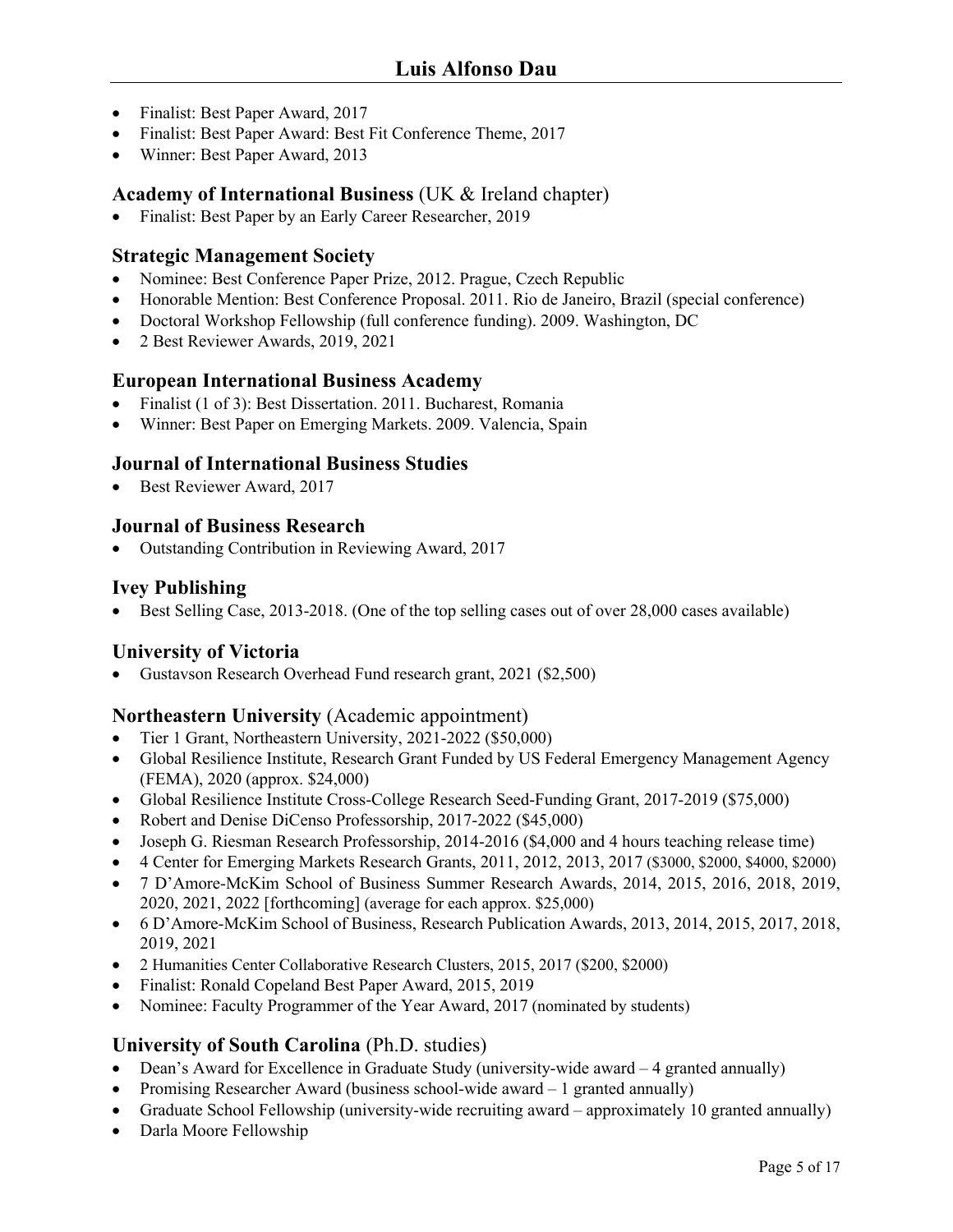- Fifth-Year Competitive Funding Award
- Preparing Future Faculty Certification
- Latin American Studies Program Scardaville Graduate Award
- Graduate School Research Presentation Competition, second place

## **Thunderbird/ITESM** (MBA studies)

- Valedictorian
- Student Council President
- Graduated with Highest Honors
- Graduate School Fellowship
- Beta Gamma Sigma, Phi Sigma Iota, & Pi Sigma Alpha Honor Societies

### **University of San Diego** (undergraduate studies)

- Magna Cum Laude
- Honors Program
- Graduated with Departmental Honors
- Dean's List First Honors
- Academic Scholarship
- Kappa Gamma Pi & Theta Alpha Kappa Honor Societies

## **Toastmasters International**

- Winner, University of San Diego club International Speech Competition, 1998
- Winner, Area 10 International Speech Competition, 1998
- Finalist, District 5 International Speech Competition, 1998

## **PRESENTATIONS**

### **Conferences**

- Leveraging Up: Understanding How Patent Ratios and IPR Regimes Influence Firm-level Strategic Debt (with Buscariolli B, Carneiro J, Moore E), *Strategic Management Society*, Sept. 2021
- The Impact of Intergovernmental Organizations on Entrepreneurship (with Brandl K, Moore E), *Academy of Management*, Aug. 2021
- Firm Level CSR and the Perception of Government Effectiveness in Latin America (with Pacheco L, Brandl K, Moore E), *Academy of Management*, Aug. 2021
- The Interplay Between Patent Ratios, IPR, IP-Intensity and Firm-Debt (with Buscariolli B, Carneiro J, Moore E), *Academy of Management*, Aug. 2021
- Firm Level CSR and the Perception of Government Effectiveness in Latin America (with Pacheco L, Brandl K, Moore E), *Academy of International Business*, June 2021
- The Impact of Intergovernmental Organizations on Entrepreneurship (with Brandl K, Moore E), *Academy of International Business*, June 2021
- Patent Ratios, IPR, IP-Intensity and Strategic Choices to Take Debt (with Buscariolli B, Carneiro J, Moore E), *Academy of International Business*, June 2021
- Intergovernmental Organizations, Institutional Ecologies and Entrepreneurship (with Brandl K, Moore E), *Academy of International Business - Latin America*, May 2021
- Debt Strategy: Understanding the Impact of Patents, IPR Regimes and IP-Intensity (with Buscariolli B, Carneiro J, Moore E), *Academy of International Business - Latin America*, May 2021
- The role of CSR on the perception of government effectiveness in Latin America (with Pacheco L, Brandl K, Moore E), *Academy of International Business - Latin America*, May 2021
- Intergovernmental Organizations, Institutional Ecologies and Entrepreneurship (with Brandl K, Moore E), *Academy of International Business - UK & Ireland*, Apr. 2021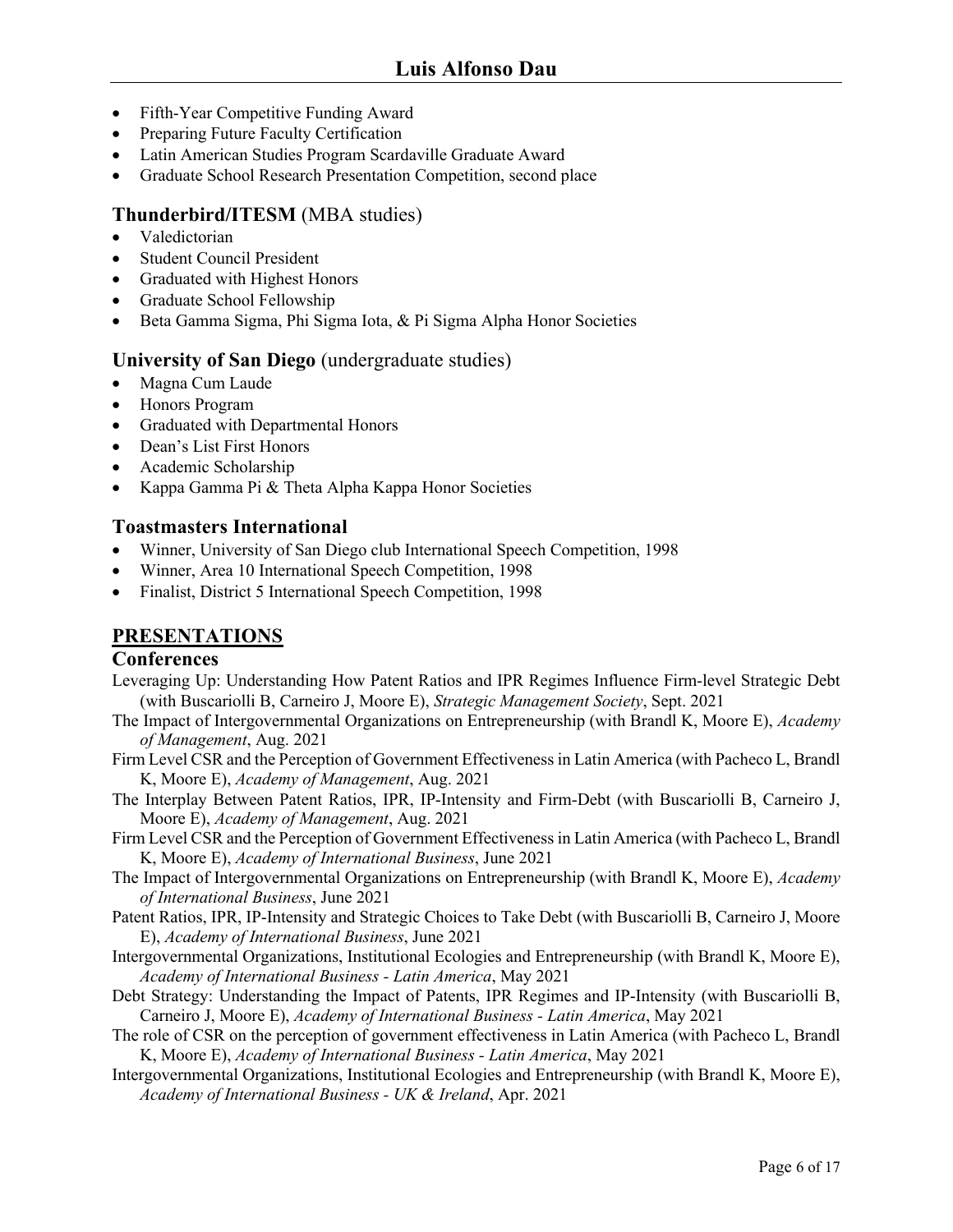- Firm level CSR and the perception of government effectiveness in Latin America (with Pacheco L, Brandl K, Moore E), *Academy of International Business - UK & Ireland*, Apr. 2021
- Debt strategy: Understanding the impact of patents, IPR regimes and IP-intensity (with Buscariolli B, Carneiro J, Moore E), *Academy of International Business - UK & Ireland*, Apr. 2021
- The 4 Cs of MNE strategic responses to global governance (with Puffer S, Wesley D, Moore E), *Ann & Jack Graves Foundation Conference on Sustainability as a Solution to Global Business Challenges*, UT Dallas, Apr. 2021
- Does global integration stimulate corporate citizenship? (with Doh J, Moore E, Soto M), Keynote speaker presentation, *Academy of International Business – Southeast Asia*, Dec. 2020
- Institutional schisms: The impact of intergovernmental organizations on entrepreneurship (with Brandl K, Moore E), *Academy of International Business – Southeast Asia*, Dec. 2020
- The effects of formal and informal entrepreneurship on economic growth and inequality (with Doh J, Moore E), *Academy of International Business – Southeast Asia*, Dec. 2020
- The effects of trade integration on formal and informal entrepreneurship: The moderating role of economic development (with Mingo S, Moore E), *Academy of International Business – Southeast Asia*, Dec. 2020
- Institutional schisms: The impact of intergovernmental organizations on formal and informal entrepreneurship (with Brandl K, Moore E), *Academy of International Business – US Southeast*, Oct. 2020
- The effects of trade integration on formal and informal entrepreneurship: The moderating role of economic development (with Mingo S, Moore E), *Academy of International Business – US Southeast*, Oct. 2020
- Does entrepreneurial activity help everyone win? The effects of formal and informal entrepreneurship on economic growth and inequality (with Doh J, Moore E), *Academy of International Business – US Southeast*, Oct. 2020
- Economic integration and innovation (with Mingo S, Moore E), *Academy of Management*, Aug. 2020
- Learning through overseas subsidiaries in the United States and China (with Choi H, Moore E), *Academy of Management*, Aug. 2020
- The effects of trade integration on formal and informal entrepreneurship: The moderating role of economic development (with Mingo S, Moore E), *Academy of International Business*, July 2020
- Does entrepreneurial activity help everyone win? The effects of formal and informal entrepreneurship on economic growth and inequality (with Moore E), *Academy of International Business*, July 2020
- Learning through overseas subsidiaries in advanced and emerging countries: Impact of host country environments on learning activities across borders (with Choi H, Moore E), *Academy of International Business*, July 2020
- Institutional schisms: The impact of intergovernmental organizations on formal and informal entrepreneurship (with Brandl K, Moore E), *Academy of International Business - Latin America*, June 2020
- Economic integration and innovation: Understanding the impact of political linkages and trade alliances on innovation (with Mingo S, Moore E), *Academy of International Business - Latin America*, June 2020
- Learning through overseas subsidiaries in advanced and emerging countries: Impact of host country environments on learning activities across borders (with Choi H, Moore E), *Academy of International Business - Latin America*, June 2020
- The Grass is Always Greener: The Impact of Home and Host Country CSR Reputation on Firm Internationalisation (with Newburry W, Moore E), *University of Oxford, Reputation Symposium*, Aug. 2019
- Institutional schisms in Argentina: The impact of intergovernmental organizations on country institutional environments (with Brandl K, Moore E), *European International Business Academy*, Dec. 2019
- The impact of intergovernmental organizations on formal and informal entrepreneurship (with Brandl K, Moore E), *Strategic Management Society*, Oct. 2019
- Informal institutions and international business (panel session) (with Kostova T, Gaur A, Li D, Brandl K, Chacar A), *Strategic Management Society*, Oct. 2019
- Terrorism and Corporate Social Responsibility: Testing the Impact of Attacks on CSR Behavior (with Abrahms M, Moore E), *Academy of Management*, Aug. 2019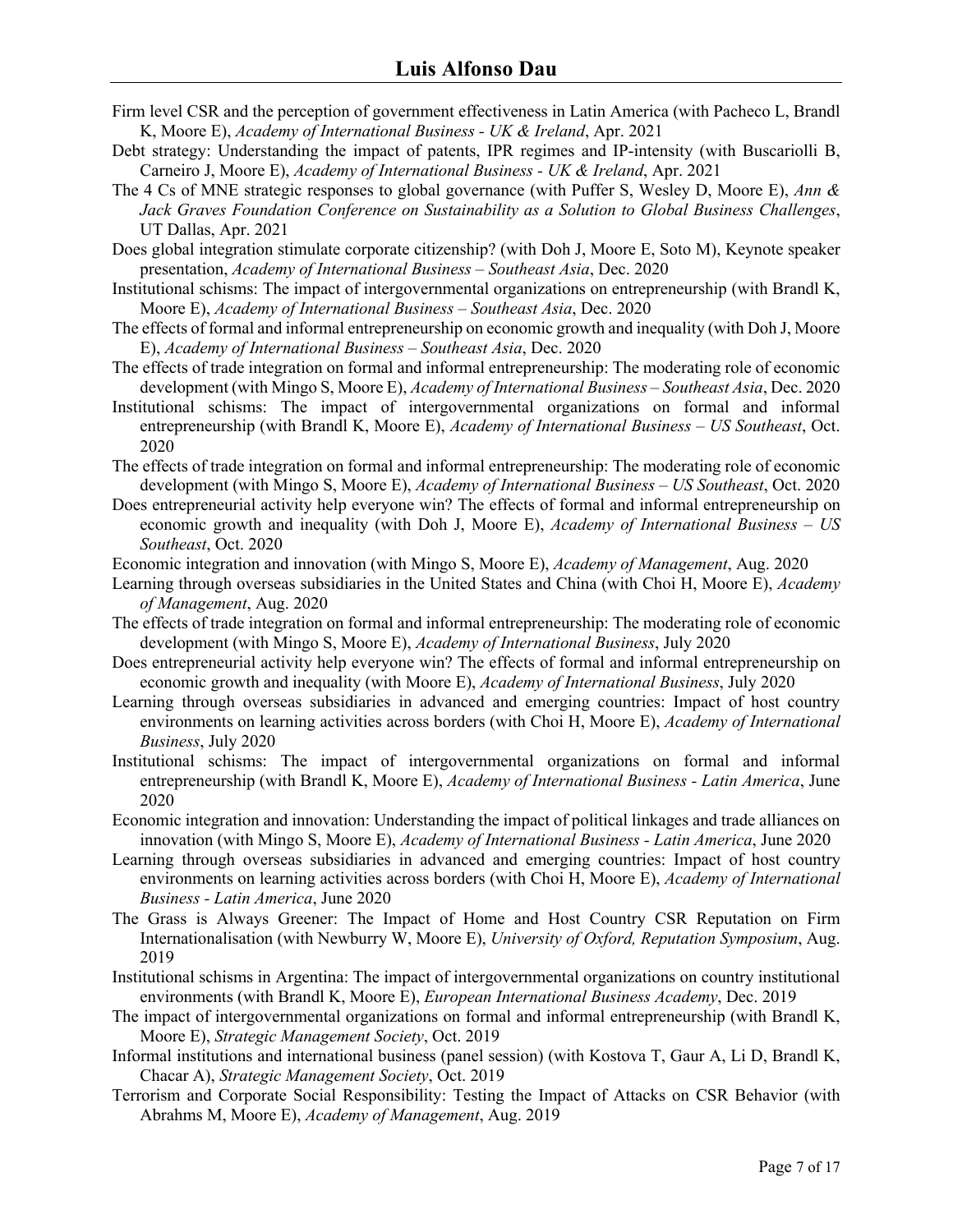- Institutional schisms: The impact of intergovernmental organizations on entrepreneurship (with Brandl K, Moore E), *Academy of Management*, Aug. 2019
- Digitalization and internationalization (panel session) (with Prashantham S, Autio E, Dhanaraj C, Reuber B, Zahra S), *Academy of International Business*, June 2019
- Regional trade alliances and innovation: Understanding the impact of political linkages and economic integration across the global value chain (with Mingo S, Moore E), *Academy of International Business*, June 2019
- Institutional schisms: The impact of intergovernmental organizations on entrepreneurship (with Brandl K, Moore E), *Academy of International Business*, June 2019
- Cyberattack: The Maersk Global Supply Chain Meltdown (with Wesley D, Roth A), *Academy of International Business*, June 2019
- Terrorism and Corporate Social Responsibility: Testing the Impact of Attacks on CSR Behavior (with Abrahms M, Moore E), *Academy of International Business - UK & Ireland*, May 2019
- Regional trade alliances & innovation: Understanding the impact of political linkages & economic integration across the global value chain (with Mingo S, Moore E), *Academy of International Business - UK & Ireland*, May 2019
- Institutional Schisms: The impact of intergovernmental organizations on entrepreneurship (with Brandl K, Moore E), *Academy of International Business - UK & Ireland*, May 2019
- Terrorism and OFDI: Understanding multinationality in the age of hyper turbulence (with Abrahms M, Moore E, Robson MA), *Academy of International Business - Latin America*, Mar. 2019
- The effects of economic integration on formal and informal entrepreneurship: The role of economic development (with Mingo S, Moore E), *Academy of International Business - Latin America*, Mar. 2019
- Institutional schisms: The impact of intergovernmental organizations on entrepreneurship (with Brandl K, Moore E), *European International Business Academy*, Dec. 2018
- The grass is always greener: Analyzing home and host country CSR reputation on firm internationalization (with Newburry W, Moore E), *Journal of International Business Policy Special Conference on Sustainable Development Goals,* Dec. 2018
- Institutional Schisms: The impact of intergovernmental organizations on entrepreneurship (with Brandl K, Moore E), *iBEGIN Conference*, Oct. 2018
- The grass is always greener: Analyzing home and host country CSR reputation on firm internationalization (with Newburry W, Moore E), *Strategic Management Society*, Sept. 2018
- Analyzing the impact of global aid flows on formal and informal entrepreneurship (with Doh J, Moore E), *Strategic Management Society*, Sept. 2018
- The grass is always greener: The impact of country CSR reputation on firm internationalization (with Newburry W, Moore E), *Academy of Management*, Aug. 2018
- Terrorism and FDI: New firm specific advantages in the age of political violence (with Abrahms M, Moore E) *Academy of Management*, Aug. 2018
- Reciprocal institutions: Country CSR reputation and firm internationalization (with Newburry W, Moore E), *Academy of Management*, Pecha Kucha PDW, Aug. 2018
- Does monetary aid catalyze new business creation? Analyzing the impact of global aid flows on formal and informal entrepreneurship (with Doh J, Moore E), *Journal of Management Studies Special Issue Workshop on the New Normal*, July 2018
- The impact of family leadership and institutional development on firm performance: Evidence from India (with Eddleston K, Purkayastha S), *Academy of International Business*, June 2018
- Terrorism and multinationality: The creation of new firm specific advantages in the age of political violence (with Moore E, Abrahms M), *Academy of International Business*, June 2018
- Does global integration stimulate corporate citizenship? the effect of international trade networks and regulatory quality on state and private firm corporate social responsibility signaling (with Doh J, Moore E, Soto M), *Academy of International Business*, June 2018
- Monetary aid and formal and informal entrepreneurship (with Doh J, Moore E), *Sustainability, Ethics, and Entrepreneurship Conference*, Mar. 2018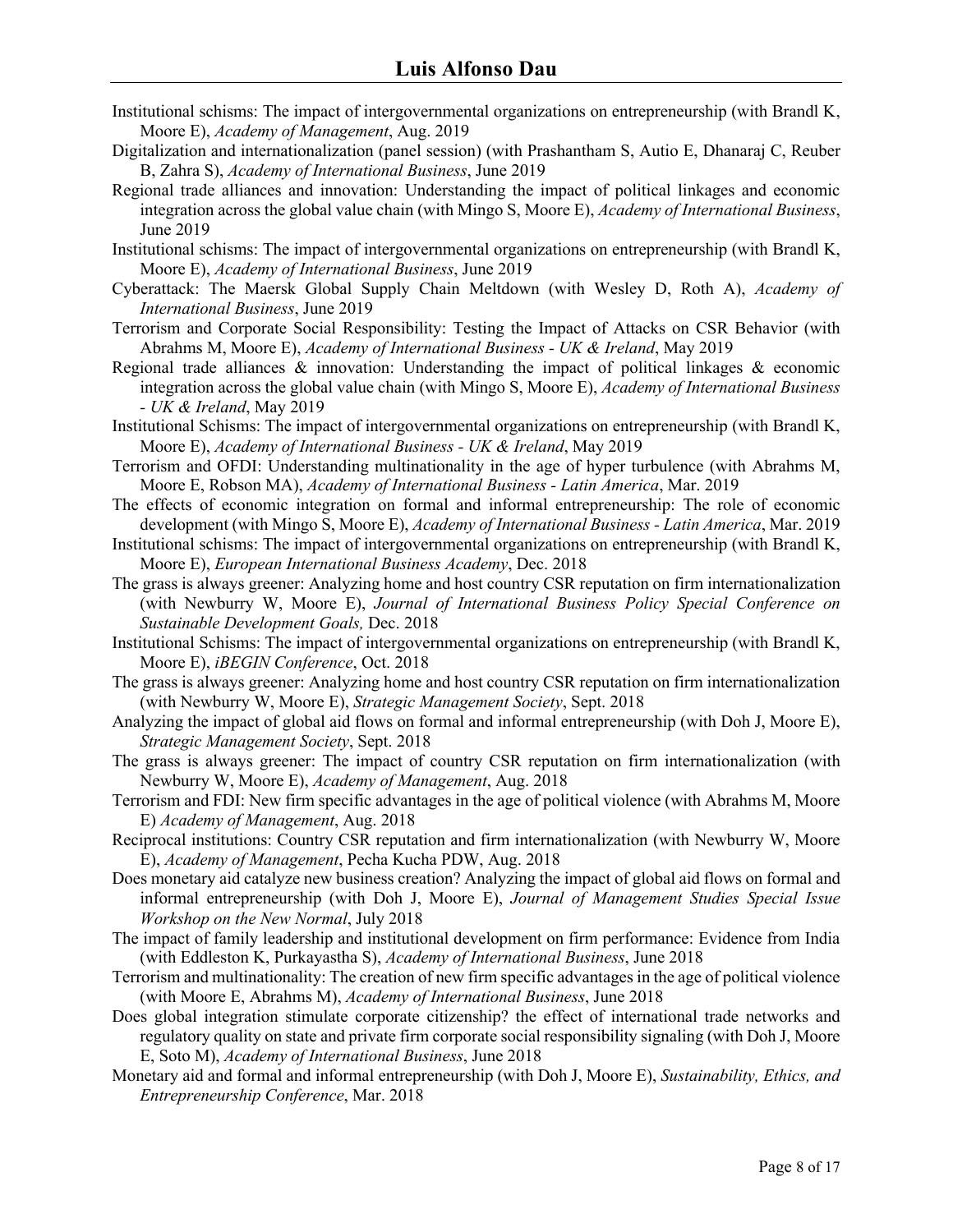- CSR signaling across divergent firm types (with Moore E, Petrich K), *Academy of International Business - Latin America*, Mar. 2018
- Terrorism and multinationality: The creation of new firm specific advantages in the age of political violence (with Abrahms M, Moore E), *Academy of International Business - Latin America*, Mar. 2018
- Does entrepreneurial activity help everyone win? The effects of formal and informal entrepreneurship on economic growth and inequality (with Doh J, Moore E), *Academy of International Business - Latin America*, Mar. 2018
- Does entrepreneurial activity help everyone win? The effects of formal and informal entrepreneurship on economic growth and inequality (with Moore E). *Social Entrepreneurship Conference*, Nov. 2017
- The Rise and Fall of Institutional Voids. Panel Session (with Verbeke A, Mudambi R, Chacar A). *Strategic Management Society*, Oct. 2017
- The Effect of Economic Integration and Regulatory Quality on State and Private Firm CSR Signaling (with Moore E, Soto M). *Strategic Management Society*, Oct. 2017
- The Effects of Formal and Informal Entrepreneurship on Economic Growth and Inequality (with Moore E). *Strategic Management Society*, Oct. 2017
- How Do Firms Respond to Terrorism? A New Framework for Analysis. (with Moore E, Abrahms M). *Academy of International Business - US Northeast*, Oct. 2017
- Does entrepreneurial activity help everyone win? The effects of formal and informal entrepreneurship on economic growth and inequality (with Moore E). *Academy of International Business - US Northeast*, Oct. 2017
- Moderating Effects of Ownership & National Governance on Relation between Expats & Subsidiary Exit (with Farah B, Beamish P). *Academy of Management*, Aug. 2017
- Global Economic Integration: The Impacts of Trade Networks on Firm-level CSR Signaling (with Moore E, Soto M). *Academy of Management*, Aug. 2017
- MNE parent-subsidiary governance and performance (with Farah B, Beamish P). *Academy of International Business*, July 2017, Dubai
- Global trade networks and CSR signaling: Analyzing trade relationships and their impact on firms (with Moore E, Soto M). *Academy of International Business*, July 2017, Dubai
- Global security risks, political stability, and firm responses: Assessing family businesses' resiliency to terrorist activity (with Moore E, Petrich K, Abrahms M). *Academy of International Business*, July 2017, Dubai
- The relationship between expatriates and subsidiary exit and its moderation by ownership and national governance (with Farah B). *Academy of International Business*, paper development workshop, July 2017, Dubai
- Why do some firms participate in CSR signaling? The effect of global trade networks on firm CSR signaling behavior (with Moore E, Soto M), *Academy of International Business - UK & Ireland*, Apr. 2017
- Global security risks, political stability, and firm responses: Assessing family businesses' resiliency to terrorist activity (with Moore E, Petrich K), *Academy of International Business - Latin America*, paper development workshop, Mar. 2017, Lima, Peru
- Does global integration make firms more socially responsible? The effect of national trade networks on state and private firm CSR (with Moore E, Soto M), *Academy of International Business - Latin America*, Mar. 2017, Lima, Peru
- Institutional Factors and Innovative Cooperation in Developing Countries: The effect of Intellectual Property Rights on Co-Inventor Cooperation in Latin America (with Velez Calle A, Sanchez F, Moore E), *Academy of International Business - Latin America*, Mar. 2017, Lima, Peru
- The impact of country reputation differentials on investor reactions toward cross-border acquisitions (with Li C, Newburry W, Kabst R). *European International Business Academy*, Dec. 2016, Viena, Austria
- Does global integration make firms more socially responsible? The effect of international trade networks on state and private firm corporate social responsibility signaling (with Moore E, Soto M). *Copenhagen Conference on Emerging Multinationals: Outward Investment from Emerging Economies*. Oct. 2016, Copenhagen, Denmark
- Regulatory reforms and EMNEs. *Academy of Management*, Aug. 2016, Anaheim, CA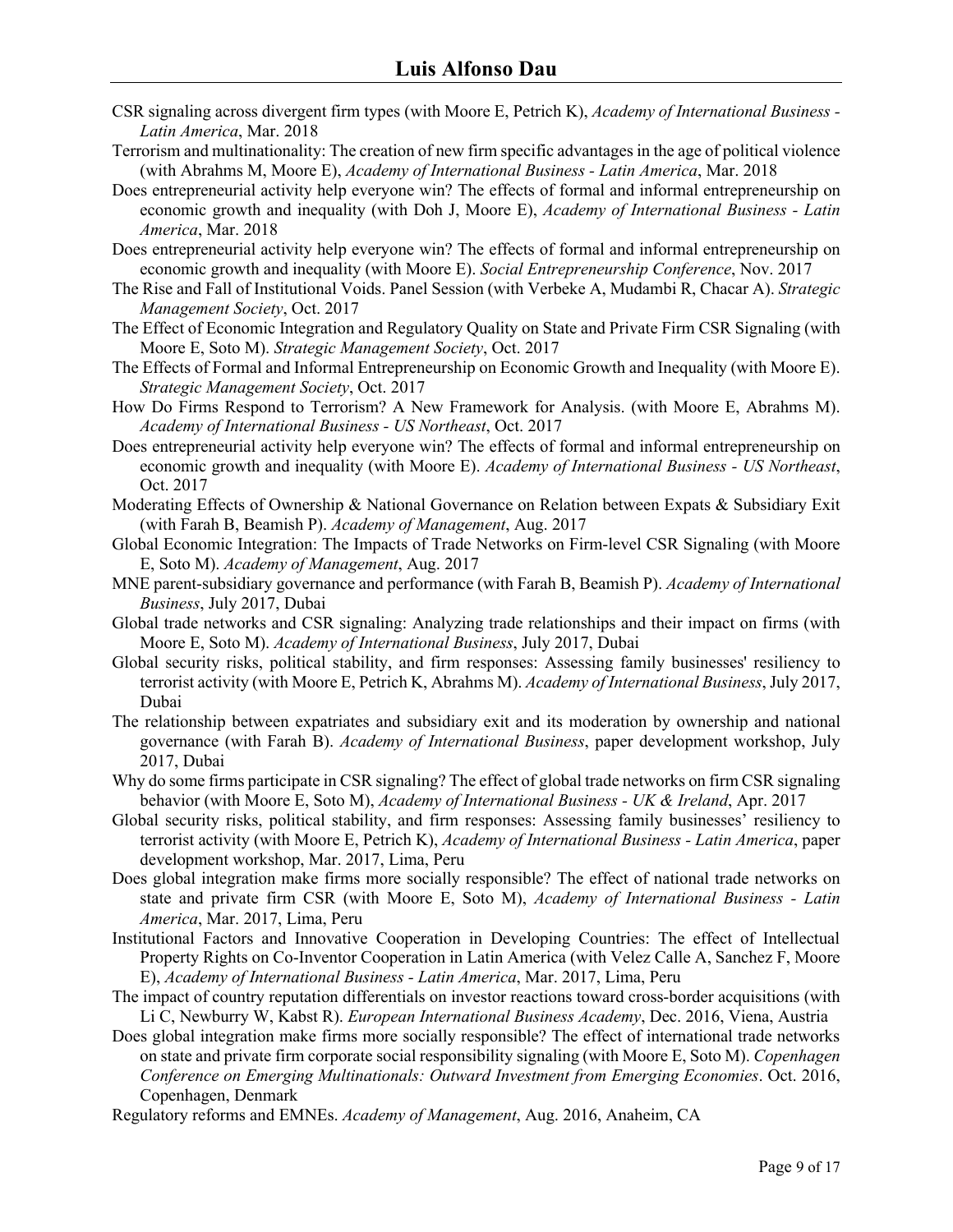- Do mne parent-foreign subsidiary governance mechanisms really impact foreign subsidiary performance? (with Farah B, Beamish P). *Academy of Management*, Aug. 2016, Anaheim, CA
- Immigration and entrepreneurship (with Li C, Isidor R, Kabst R). *Academy of Management*, Aug. 2016, Anaheim, CA
- Institutional development and family firms in emerging markets (with Purkayastha S, Eddleston K). *Academy of International Business*, June 2016, New Orleans
- Immigrant share and entrepreneurship (with Li C, Isidor R, Kabst R). *Academy of International Business*, June 2016, New Orleans
- Regime structure, institutional stability and pro-market reforms: Deepening the interdisciplinary connection (with Moore E, Bradley C). *Academy of International Business*, June 2016, New Orleans
- The moderating effect of entry mode and MNE networks on the relationship between reforms and performance. *European International Business Academy*, Dec. 2015, Rio de Janeiro, Brazil
- The more the merrier? Immigrant concentration and entrepreneurial activities (with Li C, Isidor R, Kabst R). *European International Business Academy*, Dec. 2015, Rio de Janeiro, Brazil
- The moderating effect of entry mode and MNE networks on the relationship between reforms and performance. *Academy of International Business US-NE Frontier*, Oct. 2015, Boston, MA
- The more the merrier? Immigrant concentration and entrepreneurial activities (with Li C, Isidor R, Kabst R). *Academy of International Business US-NE Frontier*, Oct. 2015, Boston, MA

Macro-institutional change and corporate governance in emerging economies. All-Academy Theme symposium (with Seth A, Chi T, Puffer S). *Academy of Management*, Aug. 2015, Vancouver, Canada

The more the merrier? Immigrant concentration and entrepreneurial activities (with Li C, Isidor R, Kabst R). *Academy of Management*, Aug. 2015, Vancouver, Canada

Macro-institutional change, corporate governance, and investment in emerging economies (panel session) (with Seth A, Chi T, Aguilera R). *Academy of International Business*, June 2015, Bengaluru, India

Entry mode, networks, and reforms. *Academy of International Business*, June 2015, Bengaluru, India

Regime structure, institutional stability and pro-market reforms: Deepening the inter-disciplinary connection (with Moore E, Bradley C). *Academy of International Business - Latin America*, Jan. 2015, Santiago, Chile

Strategic responsiveness to institutional change. *Strategic Management Society*, Sept. 2014, Madrid, Spain Upmarket and downmarket outward foreign direct investment in response to pro-market reforms (with

Cuervo-Cazurra A). *Academy of Management*, Aug. 2014, Philadelphia, PA

Reforms and knowledge. *Academy of Management*, Aug. 2014, Philadelphia, PA

- Upmarket and downmarket outward foreign direct investment in response to pro-market reforms (with Cuervo-Cazurra A). *Academy of International Business*, June 2014, Vancouver, Canada
- To formalize or not to formalize: Entrepreneurship and pro-market institutions (with Cuervo-Cazurra A). *Academy of International Business*, June 2014, Vancouver, Canada
- Knowledge will set you free: Enhancing the firm's responsiveness to institutional change. *Academy of International Business - Latin America*, Mar. 2014, Medellin, Colombia
- Institutions in Latin America (plenary panel session). *Academy of International Business - Latin America*, Mar. 2014, Medellin, Colombia
- Conducting and Publishing High Impact Research in Latin America (panel session). *Academy of International Business - Latin America*, Mar. 2014, Medellin, Colombia
- A model of the firm's sources of experiential knowledge in the internationalization process. *Academy of Management*, Aug. 2013, Orlando, FL
- Knowledge will set you free: Enhancing the firm's responsiveness to institutional change. *Academy of Management*, Aug. 2013, Orlando, FL
- The country institutional profile for entrepreneurship revisited. *Academy of Management*, Aug. 2013, Orlando, FL
- Knowledge will set you free: Enhancing the firm's responsiveness to institutional change. *Academy of International Business*, June 2013, Istanbul, Turkey
- Reforms and multilatinas. *Academy of International Business - Latin America*, Apr. 2013, Puebla, Mexico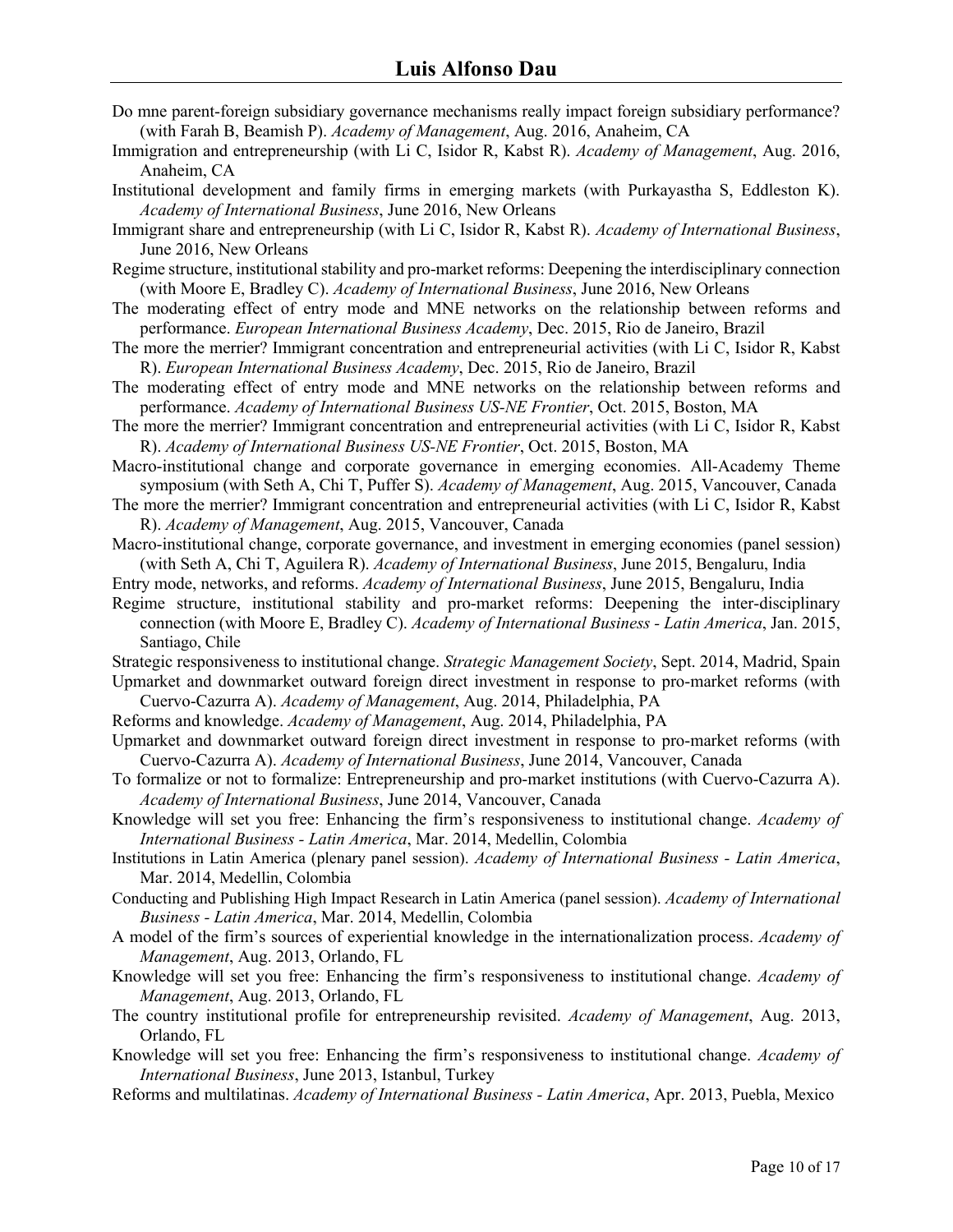- To expand up or downmarket: That is the question. *Strategic Management Society*, Oct. 2012, Prague, Czech Republic
- The internationalization of private and state firms under reforms. *Strategic Management Society*, Oct. 2012, Prague, Czech Republic
- The response of inventors to IPR reform (with Khoury T, Cuervo-Cazurra, A). *Academy of Management*, Aug. 2012, Boston, MA
- The internationalization of private and state firms under reforms. *Academy of International Business*, July 2012, Washington, DC
- The response of inventors to IPR reform (with Khoury T, Cuervo-Cazurra, A). *Academy of International Business*, July 2012, Washington, DC
- Learning across geographic space: Pro-market reforms, multinationalization strategy, and profitability. *Journal of International Business Studies - Special Issue Conference,* June 2012, Temple University, Philadelphia, PA
- Profiting from globalization: Pro-market reforms, firm internationalization strategy, & firm profitability *European International Business Academy*, Best Dissertation Competition, Dec. 2011, Bucharest, Romania
- Reforms, multinationalization, and profitability. *Strategic Management Society,* Extension Session, Nov. 4, 2011, Miami, FL
- Reforms, multinationalization, and profitability. *Academy of Management*, Aug. 2011, San Antonio, TX
- Profiting from globalization: Pro-market reforms, firm internationalization strategy, & firm profitability *Academy of International Business*, Best Dissertation Competition, June 2011, Nagoya, Japan
- Building knowledge through internationalization. *Academy of International Business*, June 2011, Nagoya, Japan Reforms and developing country firms. *Academy of International Business*, June 2011, Nagoya, Japan Institutions and international entrepreneurship. *Academy of International Business*, June 2011, Nagoya, Japan
- Reforms & multilatinas. *Strategic Management Society* (special conference), Mar. 3, 2011, Rio de Janeiro, Brazil
- Performance implications of a firm's multinational strategy. *Academy of Management*, Aug. 10, 2010, Montreal, Canada
- Structural reforms & the multinationalization strategy of developed, developing, & least-developed country firms (with Cuervo-Cazurra A). *European International Business Academy*, Dec. 14, 2009, Valencia, Spain
- Structural reforms & entrepreneurship (with Cuervo-Cazurra A). *European International Business Academy*, Dec. 14, 2009, Valencia, Spain
- Profiting from globalization: Pro-market reforms, firm internationalization strategy, & firm profitability. *Strategic Management Society*, Oct. 12, 2009, Washington, DC
- Multinationalization in response to reforms (with Cuervo-Cazurra A). *Academy of Management*, Aug. 10, 2009, Chicago, IL
- The strategic response of business group affiliates in emerging markets to increased inward FDI (with J. Spencer J, Ayyagari M). *Academy of Management*, Aug. 10, 2009, Chicago, IL
- Pro-market reforms & entrepreneurship (with Cuervo-Cazurra A). *Academy of Management*, Aug. 10, 2009, Chicago, IL
- Pro-market reforms & the multinationalization strategy of developed, developing, & least-developed country firms (with Cuervo-Cazurra A). *Academy of International Business*, June 30, 2009, San Diego, CA
- FDI & business groups (with Spencer J, Ayyagari M). *Academy of International Business*, June 29, 2009, San Diego, CA
- The effects of economic liberalization & national governance improvements on formal & informal entrepreneurial activity (with Cuervo-Cazurra A). *Academy of International Business*, June 28, 2009, San Diego, CA
- Pro-market reforms & the accelerated multinationalization of developing country firms (with Cuervo-Cazurra A). *Copenhagen Conference on Emerging Multinationals: Outward FDI from Emerging & Developing Economies*. Copenhagen Business School, Oct. 10, 2008, Copenhagen, Denmark
- Pro-market reforms & firm profitability in developing countries (with Cuervo-Cazurra A). *Academy of Management*, Aug. 12, 2008, Anaheim, CA
- Biculturalism, adaptability, & performance in workgroups. *Academy of Management*, Aug. 11, 2008, Anaheim, CA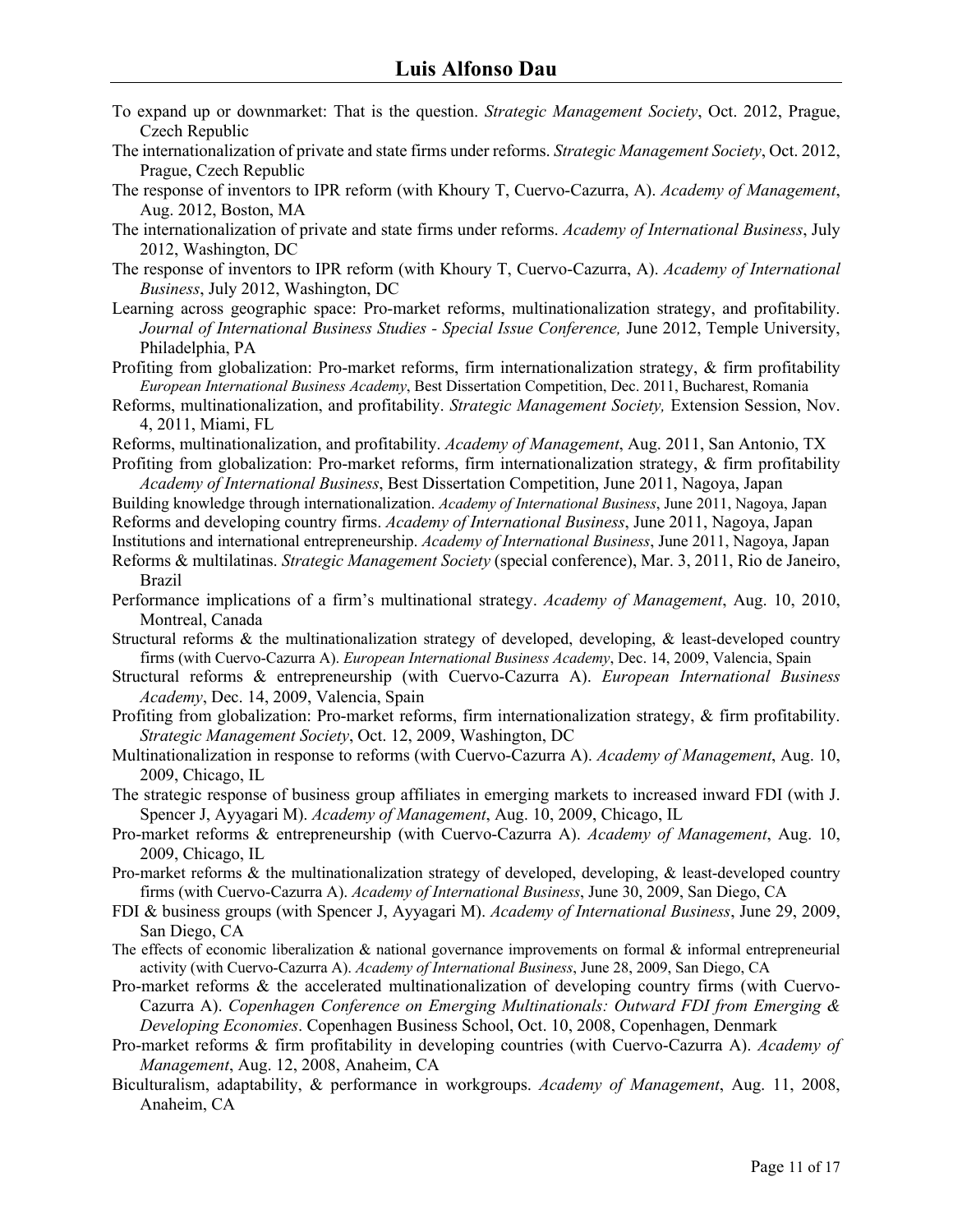- Freedom & profitability in Asia-Pacific (with Cuervo-Cazurra A, Un A). *Academy of Management*, Aug. 10, 2008, Anaheim, CA
- Multiculturalism & workgroups. *Academy of International Business*. July 3, 2008. Milan, Italy
- Freedom & profitability in Asia-Pacific (with Cuervo-Cazurra A, Un A). *Academy of International Business*, July 3, 2008, Milan, Italy
- Pro-market reforms & firm profitability in developing countries (with Cuervo-Cazurra A). *Atlanta Competitive Advantage Conference*, June 13, 2008, Atlanta, GA

### **Invited**

- The grass is always greener: The impact of home and host country CSR reputation signaling on cross-country investments (with Newburry W, Moore E), JIBS/JIBP Webinar on Corporate Social & Environmental Responsibility in the MNE, Sept. 17, 2020, Virtual
- Does global integration stimulate corporate citizenship? (with Doh J, Moore E, Soto M), IPADE Business School, Dec. 2019, Mexico City, Mexico
- Does global integration stimulate corporate citizenship? (with Doh J, Moore E, Soto M), University of Leeds Business School, May 2019, Leeds, UK
- Does global integration stimulate corporate citizenship? (with Doh J, Moore E, Soto M), University of Puerto Rico, Graduate School of Business, Aug. 2018, San Juan, Puerto Rico (virtual presentation)
- Contextualizing international learning: The moderating effects of mode of entry and subsidiary networks on the relationship between reforms and profitability. Henley Business School, University of Reading, Nov. 16, 2016, Reading, UK
- Reducing agency costs internally or externally: Institutional development, family control & management, & company profitability (with Purkayastha S). Indian Institute of Management Calcutta, July 7, 2015, Calcutta, India
- Enhancing the firm's responsiveness to institutional change. Northeastern University Research Showcase, Apr. 25, 2015 (video available at https://youtu.be/qt6mpAmfT2s?list=UUiU6kIBC5i79l5qJJyJhKlA)
- Knowledge will set you free: Enhancing the firm's responsiveness to institutional change. Instituto Tecnologico y de Estudios Superiores de Monterrey Campus Guadalajara, Mar. 10, 2015
- Multinationalization in response to reforms (with Cuervo-Cazurra A). Northeastern University, College of Social Sciences and Humanities, Faculty Works-In-Progress Colloquium Series, Apr. 7, 2014
- Strategic responses to FDI in emerging markets. Do crown jewels react more assertively than peripheral members of business groups? (with Spencer J, Ayyagari M). Instituto Tecnologico y de Estudios Superiores de Monterrey Campus Guadalajara, Nov. 7, 2013
- Crown jewels vs. foot soldiers: Business group dynamics and strategic response to inward FDI (with Spencer J, Ayyagari M). Universidad del Desarrollo, Mar. 21, 2011, Santiago, Chile
- Crown jewels vs. foot soldiers: Business group dynamics and strategic response to inward FDI (with Spencer J, Ayyagari M). George Washington University, Feb. 18, 2011, Washington, DC
- Pro-market reforms & firm performance. Northeastern University, Nov. 19, 2009, Ivey Business School, University of Western Ontario, London, Canada

Pro-market reforms & firm performance. HEC Montreal, Nov. 5, 2009, Montreal, Canada

- Pro-market reforms & firm performance. Tulane University, Nov. 1, 2009, New Orleans, LA
- Pro-market reforms & firm performance. Virginia Tech, Oct. 21, 2009, Blacksburg, VA

Pro-market reforms & firm performance. Northeastern University, Oct. 7, 2009, Boston, MA

Globalization and the future of international business. University of Victoria, Oct. 2, 2009, Victoria, Canada.

Pro-market reforms & firm performance. University of Victoria, Oct. 1, 2009, Victoria, Canada.

Business groups & the strategic response of developing-country firms to increased inward FDI (with Spencer J, Ayyagari M). George Washington University, Aug. 1, 2008, Washington, DC

Pro-market reforms & firm performance. University of South Carolina, Sept. 28, 2007, Columbia, SC

Pro-market reforms & firm exports. University of South Carolina, June 15, 2007, Columbia, SC

Colonialism & foreign or domestic preference. University of South Carolina, May 5, 2006, Columbia, SC

### **TEACHING EXPERIENCE**

#### **Northeastern University**

- Undergraduate Courses
	- o International Business & Global Social Responsibility (30 sections), 2010-2021
	- o Analyzing the Global Business Environment (1 section), 2014
	- o Global Environment of International Business (2 sections), 2012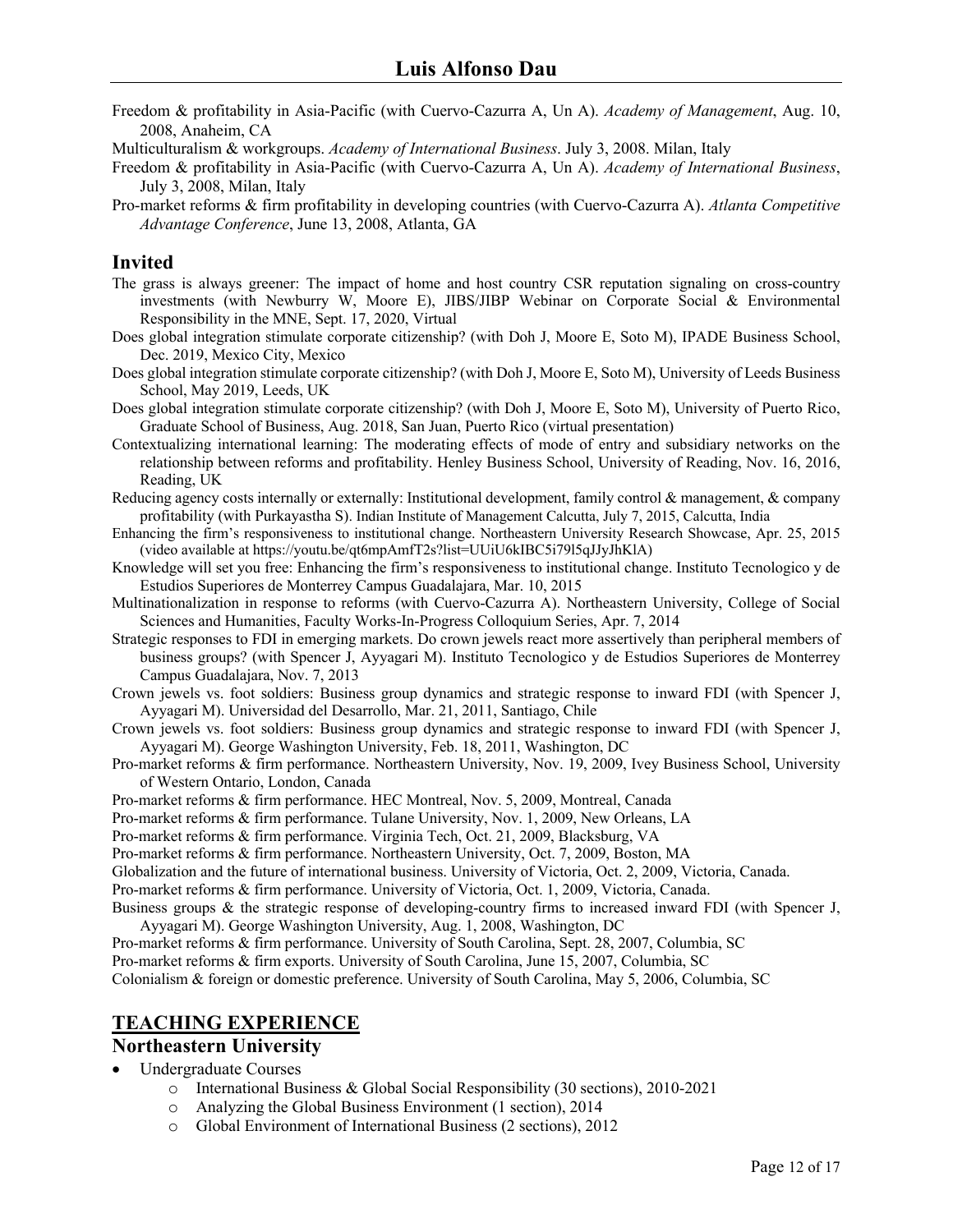- MBA Courses
	- o The Social Impact of Business (8 sections), 2018-2021 (lead instructor and faculty coordinator)
	- o International Business in a Semi-Globalized World (1 section), 2017
	- o Managing the Global Enterprise (1 section), 2013
	- o Global Consulting Projects
		- Deloitte & Touche in Germany, 2018
		- GE Power in India, 2017
		- IBM in Brazil, 2016 (taught first week of course)

## **University of South Carolina**

• Principles of Management, 2009

### **Instituto Panamericano de Alta Dirección de Empresas (IPADE)**

- Executive MBA International Week Instructor (including Northeastern EMBA students), 2013-2021
- Guest lecturer for executive MBA course, 2019

## **Tecnologico de Monterrey (ITESM) Campus Guadalajara**

• Guest lecturer for various graduate and undergraduate courses, 2013-2016

## **Harvard University**

• Guest Lecture. The Evolving Landscape of Global Integration & International Business, Dec. 6, 2016

### **Graduate Student Supervision** (with a selection of their research awards)

- Ph.D. Co-Chair, Karl Waggoner, Northeastern University, 2018-Present
- Ph.D. Co-Advisor, Alexander Willem Cats, University of Reading, UK, 2016-2019 o Winner: Most Original Work Award, Academy of International Business – UK & Ireland, 2017
- Ph.D. Committee, Bruno B. Pereira, Fundação Getulio Vargas, Brazil, 2018
- Ph.D. Co-Chair, Elizabeth Moore, Northeastern University, 2014-2017
	- o Winner: 2 Best Paper Awards, Academy of International Business Latin America, 2019
	- o Finalist: Best Paper Award, Academy of International Business Latin America, 2017, 2020
	- o Finalist: Best Fit Conference Theme, Academy of International Business Latin America, 2017

## **PROFESSIONAL SERVICE & AFFILIATIONS**

- Committees & Boards
	- o Vice President of Administration & Executive Board Member (Elected), *Academy of International Business*, 2018-2021
	- o Representative-at-Large (Elected), Global Strategy Interest Group, *Strategic Management Society*, 2018- 2019
	- o Chair and Founder, Membership Committee, *Academy of International Business*, 2018-Present
	- o Chair and Founder, AIB Uniqueness Taskforce, *Academy of International Business*, 2020-Present
	- o Chair and Founder, AIB Tagline Taskforce, *Academy of International Business*, 2019
	- o Member & Board Liaison, International Marketing Taskforce, *Academy of International Business*, 2019-Present
	- o Member, Components Resource Committee (chapters & shared interest groups), *Academy of International Business*, 2018-Present
	- o Member, Paper Track Scientific Committee, *Academy of International Business Latin America*, 2013
	- o Member, Outreach Development Committee, *Academy of International Business*, 2011-2012
	- o Member, Strategic Planning Committee, *Academy of International Business*, 2011-2012
	- o Member, Group of Advisors (providing consulting expertise to Mexican companies), *Mexican Consulate of Boston,* 2015-present
- Editorial Boards and Other Editorial Roles
	- o Area Editor, Editorial Board, *Journal of International Business Policy*, 2019-Present
	- o Editorial Review Board, *Journal of International Business Studies*, 2015-Present
	- o Editorial Review Board, *Journal of World Business*, 2017-Present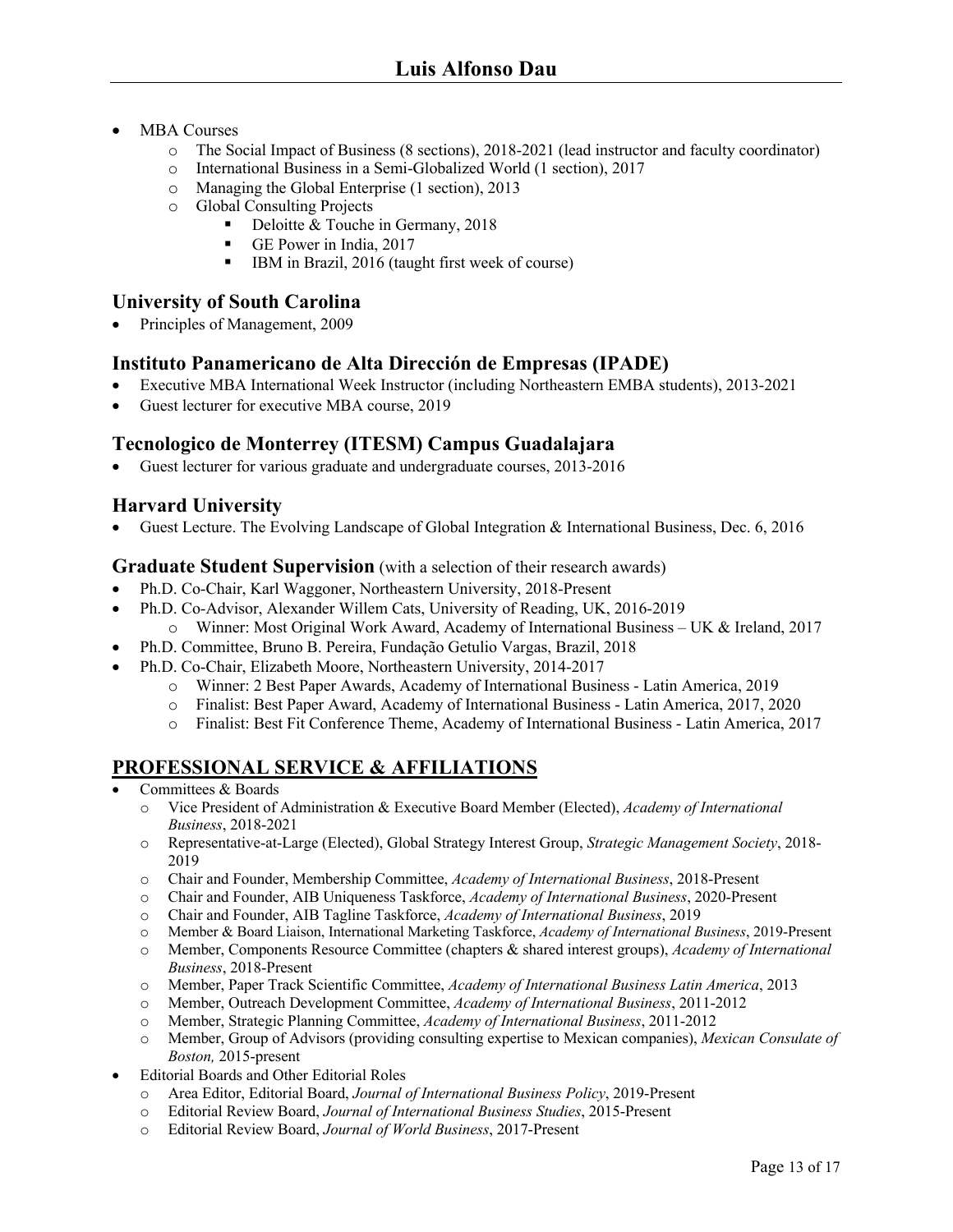- o Editorial Review Board, *Global Strategy Journal*, 2016-Present
- o Editorial Review Board, *Journal of International Management*, 2019-Present
- o Lead Editor, *Journal of International Business Studies*, Special Issue on Informal Institutions and International Business, July 2017-Present
- o Acting Editor, *Journal of International Business Studies*, invited acting editor of several manuscripts, Dec. 2018-Present
- Event Organization
	- o Chair, Conference Track, *Academy of International Business*, 2018, 2019
	- o Chair, Doctoral Student Consortium, *Academy of International Business*, 2017
	- o Chair, Doctoral Student Consortium, *Academy of International Business Latin America*, 2014
	- o Chair, Track Showcase Panel Session, *Academy of International Business*, 2018, 2019
	- o Organizer, New Member Event, *Academy of International Business*, 2018, 2019
	- o Organizer, Chapter Chairs Event, *Academy of International Business*, 2018, 2019
	- o Organizer, Special Issue Paper Development Workshop, *Journal of International Business Studies*, 2019
	- o Organizer, Global Strategy Interest Group Paper Development Workshop, *Strategic Management Society*, 2018, 2019
- Ad Hoc Journal Reviewer
	- o *Academy of Management Review*
	- o *Academy of Management Journal*
	- o *Strategic Management Journal*
	- o *Organization Science*
	- o *Journal of International Business Studies*
	- o *Journal of Management*
	- o *Global Strategy Journal*
	- o *Journal of World Business*
	- o *Management International Review*
	- o *Journal of Product Innovation Management*
	- o *Journal of Business Research*
- Conference Reviewer
	- o *Academy of Management*
	- o *Academy of International Business*
	- o *Strategic Management Society*
	- o *European International Business Academy*
- Session Chair
	- o *Academy of Management*, 2010, 2011, 2012, 2015
	- o *Strategic Management Society*, 2011, 2012, 2017
	- o *Academy of International Business*, 2008, 2012, 2013, 2014, 2017, 2018
	- o *Academy of International Business-Latin America*, 2013, 2014
	- o *Academy of International Business US-NE Frontier*, 2015
	- o *Academy of International Business UK & Ireland*, 2017, 2019
- Discussant
	- o *JIBS/JIBP Paper Development Workshop*, Academy of International Business UK & Ireland, 2019
	- o *HBS/JIBS Special Issue Conference*, Harvard Business School, May 15, 2015
	- o *Academy of International Business US-NE Frontier*, 2015
- Panelist
	- o Junior Faculty Consortium, *Academy of Management,* International Management Division, 2019, 2020
	- o Doctoral Student Consortium, *Academy of International Business*, 2019
	- o Paper Development Workshop, *Academy of Management*, International Management Division, 2016
- Guest Speaker
	- o Doing Business in Mexico, Presentation to Drake University students during their study abroad program at ITESM Guadalajara, Jan. 5, 2015
	- o Doing Business in Mexico, Presentation to University of South Carolina students preparing for study abroad program. Feb. 26, 2009
- Academic Memberships
	- o *Academy of Management*
	- o *Academy of International Business*
	- o *Strategic Management Society*
- o *Journal of Business Venturing*
- o *Journal of Management Studies*
- o *World Development*
- o *Universia Business Review*
- o *Globalization, Competitiveness, & Governability*
- o *International Journal of Emerging Markets*
- o *Corporate Governance: An International Review*
- o *Management and Organization Review*
- o *Journal of International Business Policy*
- o *Journal of International Management*
- o *Academy of International Business-Latin America*
- o *Temple U. Special Conference*
- o *CIMAR Conference*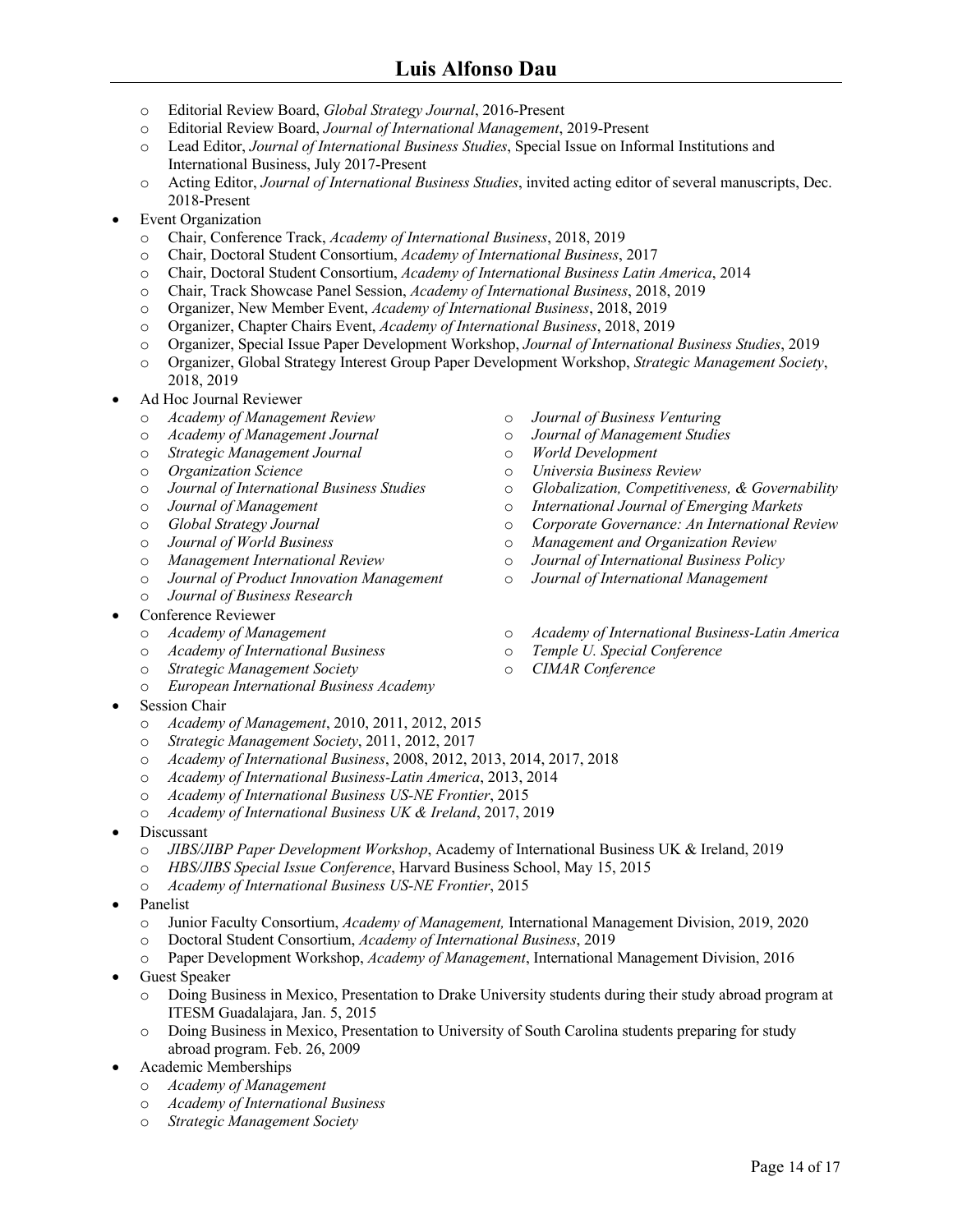- **Other Activities** 
	- o Volunteer, *Academy of International Business Conference*, 2008, 2009
	- o Representative, Attended *AIB UK & Ireland* conference on behalf of the Executive Board of AIB, 2019
	- o Recommender. Provided letter in support for colleague's promotion at another university. Mar. 3, 2015
	- o Lunch meeting with Jennifer Sieber, Director of Academic Affairs, Consulate General of Israel to New England. Discussion of possible collaborations between the consulate and Northeastern University, Jun. 5, 2015
	- o Participant at discussion and lunch event with Yehuda Yaakov, Consul General of Israel to New England, Apr. 29, 2015

## **NORTHEASTERN UNIVERSITY SERVICE**

#### **Group Service**

- Course coordinator, "International Business & Global Social Responsibility" (BSBA course), 2013-present
- International Business & Global Social Responsibility", 2013-present
- Globesmart Liaison (online subscription tool used in several courses), 2013-present
- IB&S Group website redisign 'point person', 2017-2019
- Development of service portion of Valentina Marano's Tenure assessment green paper, Oct. 2019
- Development of research portion of Valentina Marano's third year review assessment (with Sheila Puffer), Feb. 2017
- Peer Teaching Visitation and Assessment, Valentina Marano, Jan. 2018
- Peer Teaching Visitation and Assessment, Valentina Marano, Jan. 2018
- Group meeting to discuss Valentina Marano's Tenure assessment green paper, Oct. 2019
- Course development, participated in developing material for new INTB 2202 course, Dec. 2013-Apr. 2014
- Judge (3 occasions), case competition practice presentations, Oct. 2, 2011, Apr. 1, 2014, and Feb. 22, 2018
- Working meeting to discuss Bachelor of Science of International Business, June 3, 2019
- Exam proctor for the courses of two colleagues, Feb. 13, 2014 and Apr. 10, 2014
- Participant & evaluator (13 occasions), prospective hires' job talk visits, 2012-2015
- Guest lecturer, Professor Sheila Puffer's course, July 21, 2016
- Guest lecturer, Professor Christopher Robertson's course, Jan. 16, 2014
- Guest lecturer, Professor Elitsa Banalieva's course, Feb. 7, 2013
- Participant & discussant, B.S. in International Business Convocation Dinner, Sept. 11, 2012 and Sept. 22, 2015
- Committee member, IB&S group journal list, Jan.-Feb., 2012

#### **College and University Service**

- Member (elected twice), Faculty Senate, 2018-2022
- Course coordinator, "The Social Impact of Business" (Full Time MBA course), 2018-present
- Committee Member, Global Resilience Institute Faculty Advisory Council (2 members from each college), 2018-Present
- Committee Member (elected), DMSB Sabbatical Leave Committee, 2020-2022
- Chair, DMSB Sabbatical Leave Committee, 2021
- Committee Member, CSSH Department of Cultures, Societies, & Global Studies, Chair Search Committee, 2020- Present
- Committee Member, DMSB Teaching & Learning Committee, 2017-2018
- Committee Member, Undergraduate Curriculum Review Committee, 2018
- Subcommittee Member, Core Curriculum Sub-Committee, 2018
- Subcommittee Member, BSBA International Business Concentration & Minor Sub-Committee, 2018-2019
- Committee Member (elected), DMSB Tenure & Promotion Committee Alternate, 2019-2020
- Committee Member (elected), Faculty Advisory Committee on Library Info. Resources & Scholarly Communication, 2015-2016
- Teaching Mentor, Kandarp Srinivasan, 2017-2018
- Commencement Marshal (7 occasions), graduate 2013, 2015, 2016, 2017; undergraduate 2011, 2014, 2018
- Faculty Procesional, DMSB graduation ceremony (4 occasions), 2016, 2017 (May), 2017 (Aug.), 2019
- Participant, DMSB post-graduation reception (5 occasions), 2015, 2016, 2017 (May), 2017 (Aug.), 2019
- Faculty Representative, Welcome Dinner, Consortium for Undergraduate International Business Education (CUIBE) case competition, Oct. 2019
- Peer Teaching Visitation and Assessment, Jennie Nichol (Accounting Group), Dec. 2019
- Peer Teaching Visitation and Assessment, Daniele Mathras (Marketing Group), Nov. 2019
- Peer Teaching Visitation and Assessment, Mary Steffel (Marketing Group), Dec. 2018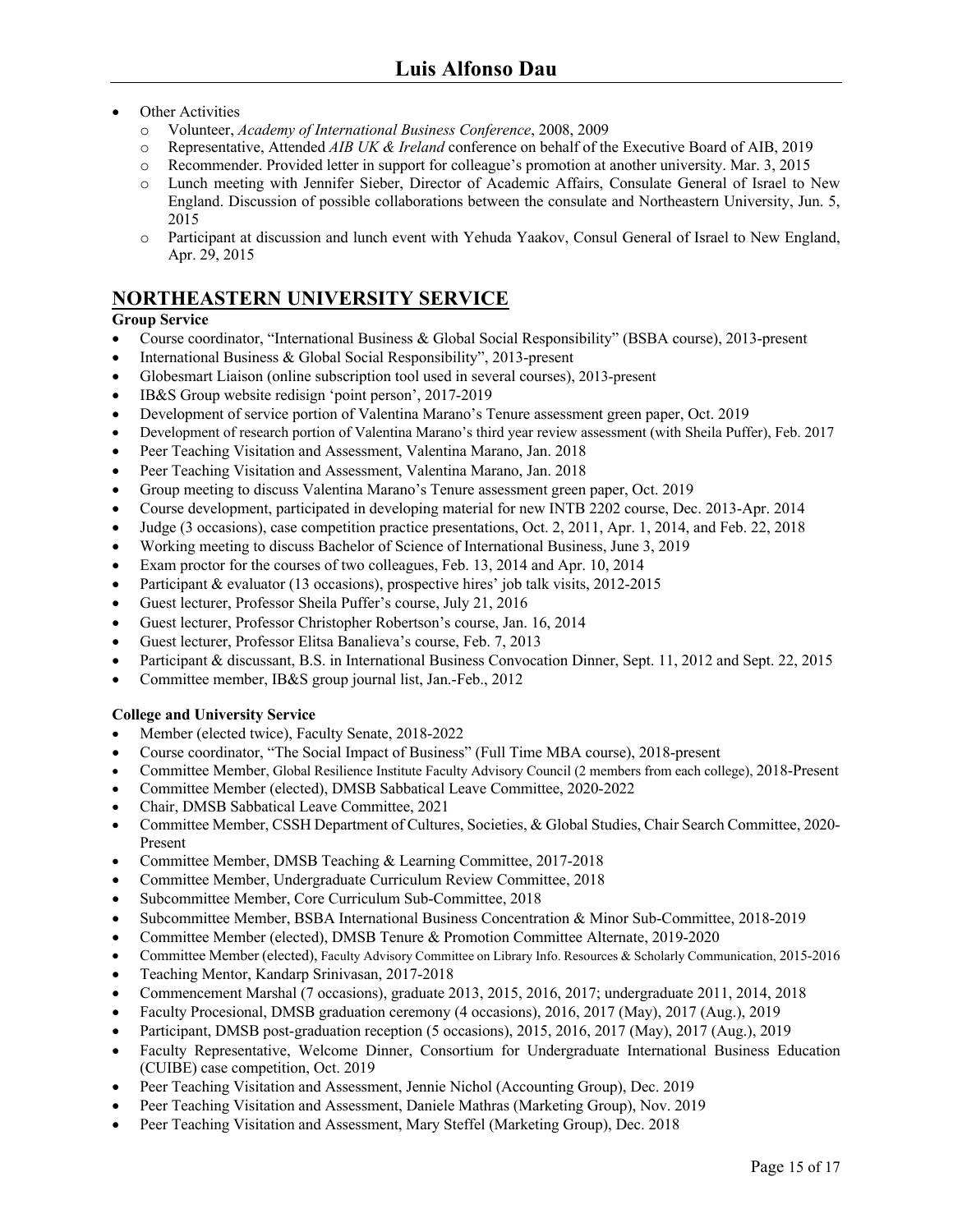- Student Recruiter, Phonathon (4 occasions), 2011, 2012, 2013, 2016
- Speaker, Research Showcase (2 occasions), 2015, 2018
- Speaker, Welcome Day Event (2 occasions), 2011 (Feb.), 2011 (Apr.)
- Speaker/Panelist, University New Faculty Orientation, Aug. 30, 2017
- Speaker, teaching workshop on preventing student cheating, Teaching & Learning Committee, Teaching & Learning Committee, Apr. 23, 2015
- Speaker, NU and University of Ghana EMBA Workshop, Mar. 1, 2012
- Co-Organizer, Seminar at NU by Mexican Consul General in Boston, Apr. 13, 2018
- Attendee, Global Resilience Research Network Summit, Mar. 30, 2018
- Attendee, Group Coordinator Meeting (representing Christopher Robertson), July 25, 2017
- Attendee, Teaching Workshop, Teaching & Learning Committee, Aug. 29, 2017
- Six-year financial contribution pledge Center for Emerging Markets, 2014-2020
- Attendee, lunch meeting with Camilo Atala about a posible 2019 DMSB Central America Summit, Oct. 24, 2018
- Faculty representative, lunch for new Honors Program students, Mar. 19, 2017
- Attendee, Faculty Appreciation Reception, Housing & Residential Life, Mar. 23, 2017, Apr. 12, 2018, Mar. 21, 2019
- Speaker, presentation on global trends in international business, Housing and Residential Life, Mar. 22, 2017
- Judge, Shark Tank event (3 occasions), Housing and Residential Life, Feb. 2, 2017; Apr. 10, 2018; Apr. 10, 2019
- Faculty representative, dinner with undergraduate students, Housing and Residential Life, Mar. 19, 2018
- Committee Member, university selection of winners of "Outstanding Graduate Student Award", Feb.-Mar. 2016
- Participant, dinner with IPADE students, and faculty from NU and Babson, Oct. 28, 2014
- Faculty representative (3 occasions), event for new Undergraduate University Scholars, Mar. 21, 2016, July 7, 2014, and Aug. 28, 2013
- Degree granting meeting, voter (2 occasions), Apr. 19, 2013 and Sept. 19, 2013
- Recommendations. Have written a number of letters for my students and graduate assistants. 2012-present

## **INDUSTRY EXPERIENCE**

**Co-Owner & Manager**, *Promotora Dinámica de Negocios,* Guadalajara, Mexico, 1999-2005

- Established a successful chain of ice-cream parlors & pizzerias
- Acquired, developed, and sold real estate and low-cost homes
- Achieved increased profitability through rapid yet stable growth

**Business Unit Coordinator**, *Jabil Circuit*, Guadalajara, Mexico, 2000-2001

- Managed all aspects of printed circuit board production for *Whirlpool* products
- Achieved improvements in delivery time, material costs, and profitability
- Established, developed, & maintained customer relationship

## **PROFESSIONAL DEVELOPMENT AND NON-DEGREE EDUCATION Harvard University**

- Art & Craft of Discussion Leadership Part 2 (Case Teaching Course), June 2012
- Art & Craft of Discussion Leadership Part 1 (Case Teaching Course), Nov. 2011

### **Northeastern University**

- Workshop on Using 'For Class' to Drive Student Engagement/Accountability in IB Courses (by Roberto Garcia, Indiana University), Apr. 2018
- Case Teaching Workshop (by Glenn Rowe, Ivey Business School), Apr. 2016
- Research Writing Seminar (by Howard Aldrich, UNC Chapel Hill), Mar. 2016
- Teaching Showcase, Oct. 2014, Mar. 2015, and Apr. 2016
- Workshop on Flipping the Classroom for Maximum Engagement, Oct. 2015
- Workshop on Student Team Projects: Processes and Tools for a Better Experience, Sept. 2015
- Workshop on Designing and Teaching using Blended Course Strategies, Oct. 2014
- Workshop on Designing and Teaching Challenging Courses, Nov. 2013
- Case Teaching Workshop (by Jim Erskine, Ivey Business School), Apr. 2011